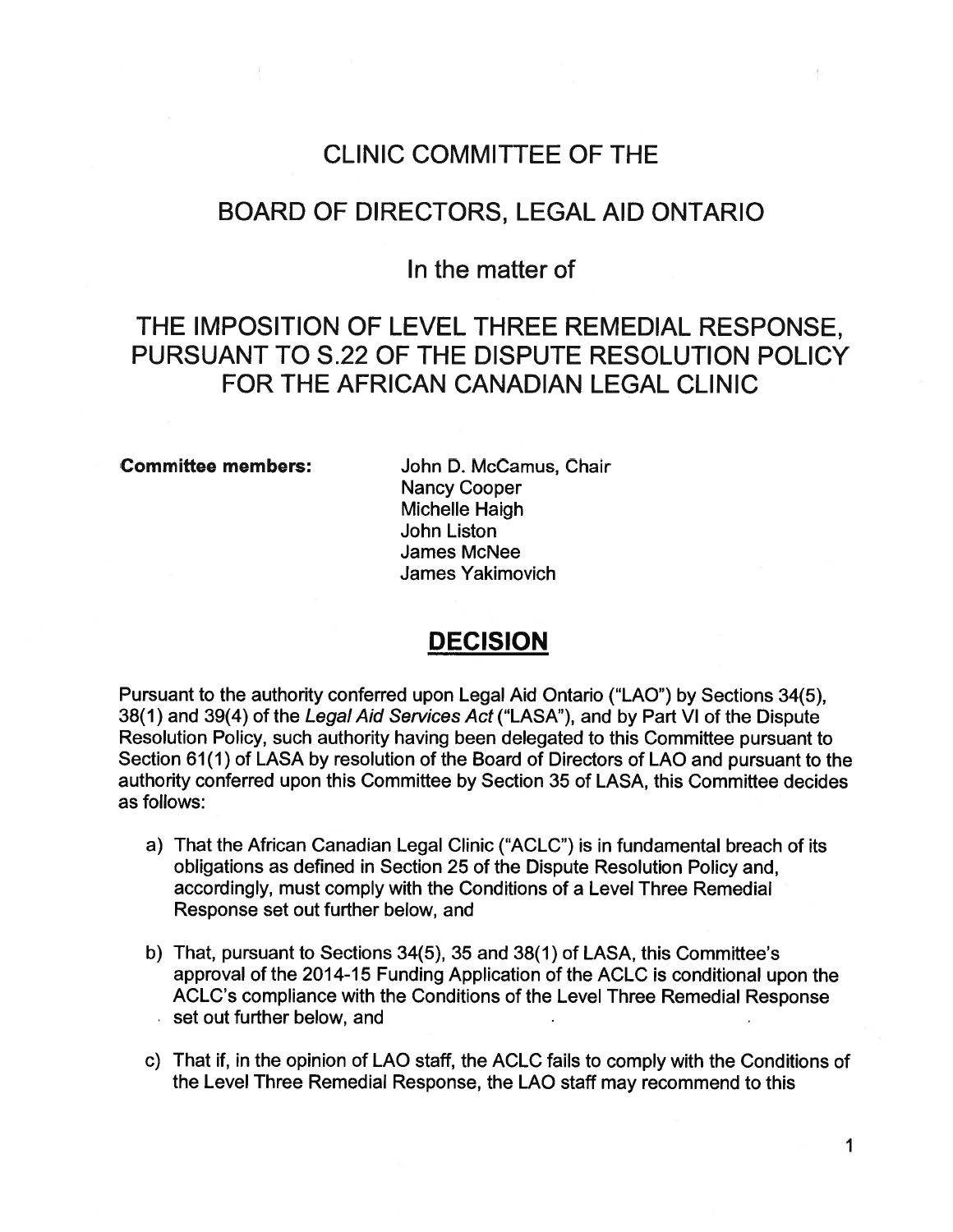Committee that continued funding of the ACLC be reduced or suspended pursuant to Section 39(4) of LASA.

#### Condition 1:

ACLC will notify LAO staff in writing of all ACLC Board of Directors meetings as soon as they are scheduled and will permit an LAO observer to attend all ACLC Board of Directors meetings. The observer would not be <sup>a</sup> Board member or have voting rights, but he or she will be provided with Board meeting materials in advance of the meetings and be permitted to provide LAO staff perspectives on the issues discussed. Confidential client information may be redacted from the Board materials prior to providing them to the LAO staff observer. Further, the ACLC Board may meet in camera, without the LAO staff observer present, to discuss (1) matters pertaining to the Dispute Resolution Process in which the ACLC and LAO are adverse in interest, and (ii) matters pertaining to the Association of Community Legal Clinics of Ontario (ACLCO). The Chair of the ACLC Board of Directors will meet with the LAO observer on <sup>a</sup> monthly basis or on some other schedule mutually agreed to by the Board Chair and the LAO observer in order to ensure that the observer is kept abreast of activities at the ACLC. This condition will remain in force during the fulfillment of the other conditions and then for one year after the fulfillment of the other conditions.

#### Condition 2:

ACLC is required to comply with its obligation in Section 10 of its Funding Agreement with LAO, that it make reasonable efforts to have <sup>a</sup> Board that includes "persons with financial skills" and "lawyers", and that the ACLC report to LAO staff, when requested to do so, on such reasonable efforts to ensure that there are at least two persons with financial skills and two lawyers on the Board of Directors of ACLC. The reasonable efforts will include identifying at least five suitable candidates for each vacant position each month and approaching them by telephone or in person in addition to <sup>a</sup> written approach. This condition will be met on the date on which all four of the described Board positions have been filled.

#### Condition 3:

The ACLC Board of Directors will organize within six months of the Committee's decision and will successfully complete within nine months of the Committee's decision an approved appropriate training experience for all members of the ACLC Board of Directors on the duties and responsibilities of board members including duties of monitoring, oversight and risk management. The organization of the training experience will be done in collaboration with LAO staff and it will be approved by LAO staff before it is conducted. Its expense will be bome by LAO. Successful completion will be demonstrated by <sup>a</sup> written report by the facilitator(s) of the training experience to LAO staff on the attendance and outcomes of the training experience.

#### Condition 4:

Within 60 days of the Clinic Committee's decision, ACLC will submit <sup>a</sup> financial restructuring plan to LAO for approval, which stabilizes the clinic's financial position and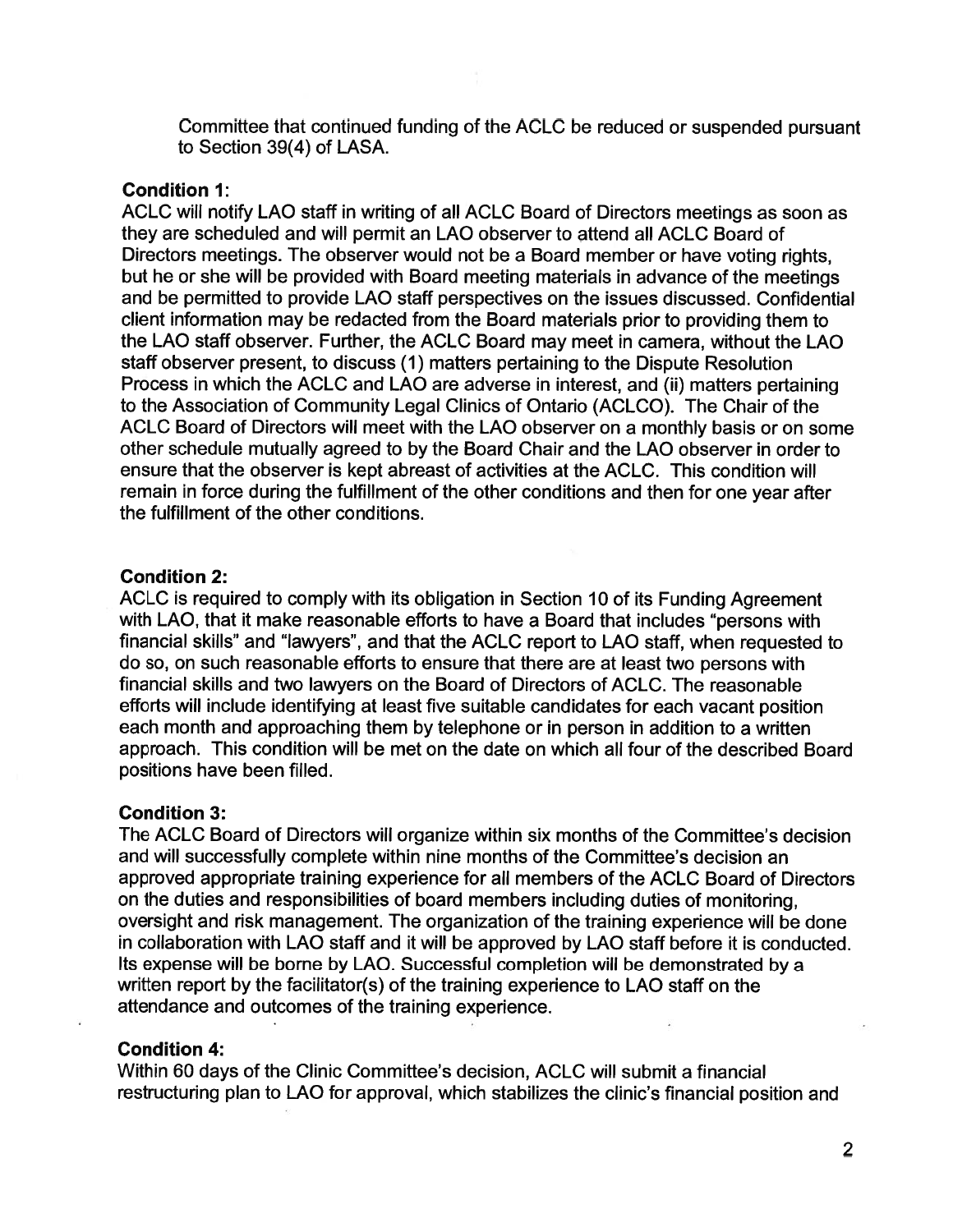improves its financial management. In order to obtain LAO approval the plan must include:

- The write-off the \$50,009.00 accounts receivable from LAO shown in the ACLC's March 31, 2013 Financial Statements.
- The elimination of the \$139,340.00 deficit in the Legal Aid Ontario Funds by March 31 , 2016 and any other deficit that may be incurred by the ACLC in their 2013/14 fiscal vear
- The production of all documentation related to the write-off of the accrued liability related to accrued vacation and compensatory time. The documentation is to be attested by the ACLC Board Chair for completeness and accuracy.
- The elimination of any remaining accrued compensation liability for all employees without compromising client service

# Condition 5:

Within sixty (60) days of the Clinic Committee's decision, the ACLC will have adopted the following policies, directives, best practices and reporting systems:

- Full implementation of the following policies and directives, which apply to all clinics:
	- <sup>o</sup> Travel, Meals and Hospitality Directive
	- o Procurement Directive
- Implementation of best practices financial controls including:
	- <sup>o</sup> Corporate Credit Cards:
		- $\triangleright$  Having only one corporate credit card in the name of the Executive Director, that all other credit cards be cancelled, that no other staff can use the card without prior written authorization for the transaction from the Executive Director, and requiring subsequent review and approval by the Executive Director
		- $\triangleright$  That the payment of the credit card be done within 30 days of receipt of the credit card invoice
		- $\triangleright$  That no cash advances be made from the corporate credit card
		- $\triangleright$  Full compliance with PwC recommendations governing the use of the corporate credit card including preparation of expense reports that are reviewed and approved by the Executive Director, <sup>a</sup> process for reviewing and approving expenditures by all staff including the Executive Director, and quarterly monitoring of expenditures by the Board of Directors to ensure compliance with all applicable policies
- Implementation of the following financial reporting systems:
	- <sup>o</sup> Establishment of detailed budgets for the expenditure of funds within both the LAO General Fund and the LAO Legal Disbursement Fund
	- <sup>o</sup> That the ACLC Board of Directors approve these budgets
	- <sup>o</sup> Report quarterly to LAO on the actual expenses against the approved budget and the reasons for the variances
	- <sup>o</sup> That any inter-fund transfers between the Legal Aid Ontario funds and other programs managed by the ACLC be reported to LAO monthly
	- <sup>o</sup> No bonuses are to be paid to ACLC employees out of Legal Aid Ontario funding unless approved by LAO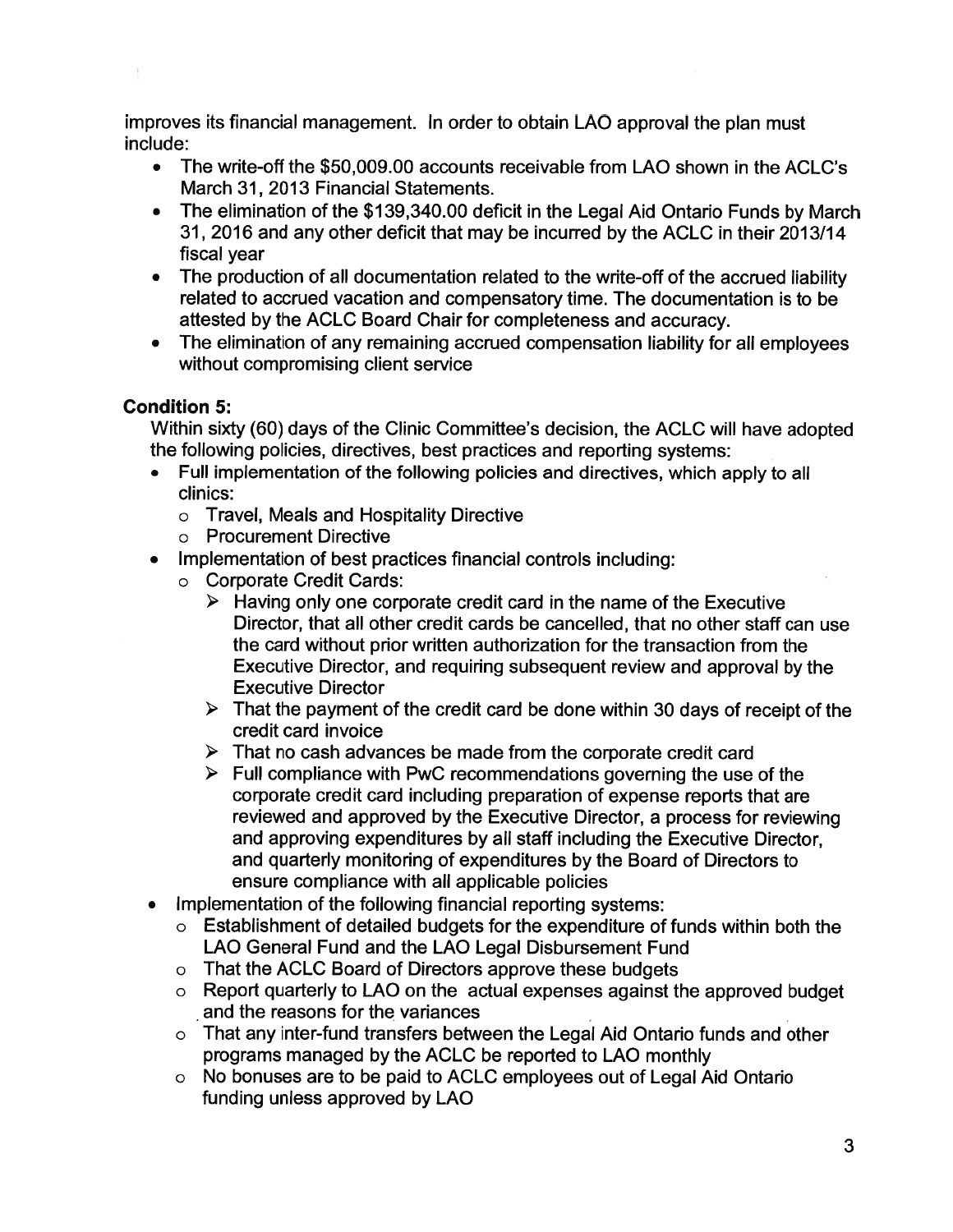- <sup>o</sup> LAO to be present at the ACLC Board of Directors' meeting when the external auditors present the annual Audited Financial Statements to the ACLC Board
- <sup>o</sup> Providing LAO's Internal Audit Unit the right to contact ACLC's external auditors
- <sup>o</sup> Change external audit firms every five years through <sup>a</sup> competitive procurement process and that LAO participate in this process

### Condition 6:

ACLC will co-operate with an independent audit of the compensation time accrual reduction by an auditor of LAO's choice, to be conducted within fifteen business days of the Clinic Committee's decision.

# Condition 7:

LAO will provide monthly funding based on:

- <sup>o</sup> <sup>a</sup> monthly schedule of recurring expenses such as rent, salaries and equipment leases in <sup>a</sup> format approved by LAO
- <sup>o</sup> receipt of invoices and expense reports for all other expenditures which ACLC will submit, and which LAO will review, in <sup>a</sup> timely manner.

LAO approval will be based on its assessment of whether expenses are permitted and comply with the LAO-Clinic Funding Agreement, applicable policies and directives.

### Condition 8:

Within 60 days of the Clinic Committee's decision, ACLC will implement all PwC Forensic Review recommendations. Compliance will be verified by LAO's Internal Audit and Compliance Division within 15 days thereafter. ACLC will fully co-operate with LAO's Internal Audit and Compliance Division, including providing timely and complete access to all documents and background materials requested, and making staff and ACLC Board members available to meet with Division staff upon request, to confirm compliance with the recommendations.

# REASONS FOR DECISION

# Part I — Introduction

The Clinic Committee of the Board wishes to preface this Statement of Reasons for the decision set out above, by making clear and reaffirming the strong commitment of Legal Aid Ontario ("LAO") to the provision of access to justice to members of the African Canadian community in Ontario through the funding of legal services available to them through our certificate and Duty Counsel programs and the poverty law services provided by seventy-six community legal clinics across the province including, of course, the African Canadian Legal Clinic ("ACLC"). At the same time, LAO has <sup>a</sup> statutory obligation under the Legal Aid Services Act, 1998, S.O. 1998, c.26 ("LASA"), to ensure that the public moneys entrusted to LAO are managed and disbursed in <sup>a</sup> transparent, accountable and proper manner. This is also true of the public moneys entrusted by LAO to the seventy-six community legal clinics across the province. LAO is accountable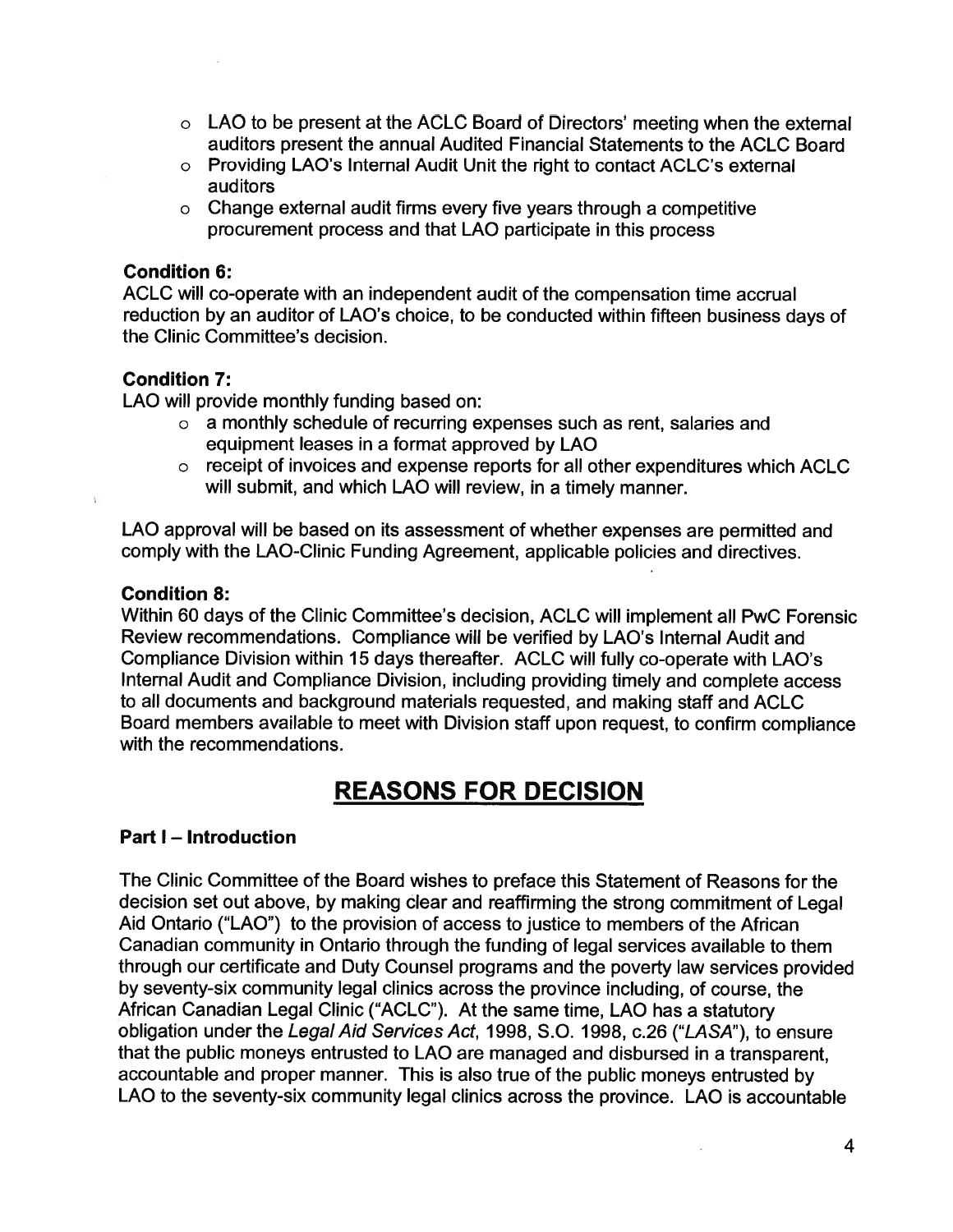to the Government of Ontario and the people of Ontario for responsible management of its fiscal resources. The community legal clinics are, in turn, accountable to LAO for responsible fiscal management of the moneys entrusted to them by LAO. To that end, LAO enters into Funding Agreements and Memoranda of Understanding with each of the clinics which impose constraints on their expenditure of such funds and create <sup>a</sup> number of requirements or instruments of transparency and accountability. Obligations of transparency and accountability are also imposed on the clinics by Sections 37, 38 and 39 of the LASA. In situations where LAO develops concerns as to whether <sup>a</sup> particular clinic is living up to these obligations, LAO will investigate the perceived problem and engage in <sup>a</sup> remediation exercise with the clinic in question pursuant to the provisions of LAO's Dispute Resolution Policy (DRP), which is more fully described below.

On April 3, 2014, Legal Aid Ontario ("LAO") Vice-President Janet Budgell forwarded <sup>a</sup> two-volume document titled Dispute Resolution Policy: Level Three Report - African Canadian Legal Clinic ("L3 Staff Report"). The L3 Staff Report requested that the LAO Clinic Committee make the following decision:

- (i) That the Clinic Committee of the LAO Board of Directors impose <sup>a</sup> Level Three remedial response under the Dispute Resolution Policy on the basis that LAO's concerns about the ACLC have not been resolved at Level One or Level Two, and that the ACLC is in fundamental breach of its obligations as defined in Section 25 of the Dispute Resolution Policy.
- (ii) That the Clinic Committee of the LAO Board of Directors receives for consideration the Level 3 remedial response options outlined in Part III of this report.
- (iii) That the Clinic Committee of the LAO Board of Directors consider ACLC's 2014- 15 Funding Application under Section 35 of the Legal Aid Services Act (the "Act') and attach as a term and condition of funding the requirement that ACLC immediately comply with the remedial responses imposed under Level 3 of the Dispute Resolution Policy, failing which its funding will be denied under Section 33 of the Act.

The Funding Agreement entered into between LAO and the African Canadian Legal Clinic ("ACLC") and the Memorandum of Understanding ("MOU") between LAO and the ACLC both provide that any reduction or suspension of LAO funding of the ACLC shall be done in accordance with the Dispute Resolution Policy ("DRP") appended to the MOU. The MOU further provides more generally, that:

"Where LAO believes that <sup>a</sup> clinic is not complying with its obligations under the Act, this MOU or the Funding Agreement, disputes will be resolved in accordance with the Dispute Resolution Policy."

In its opening paragraphs, the DRP describes the purpose and basic structure of the DRP in the following terms: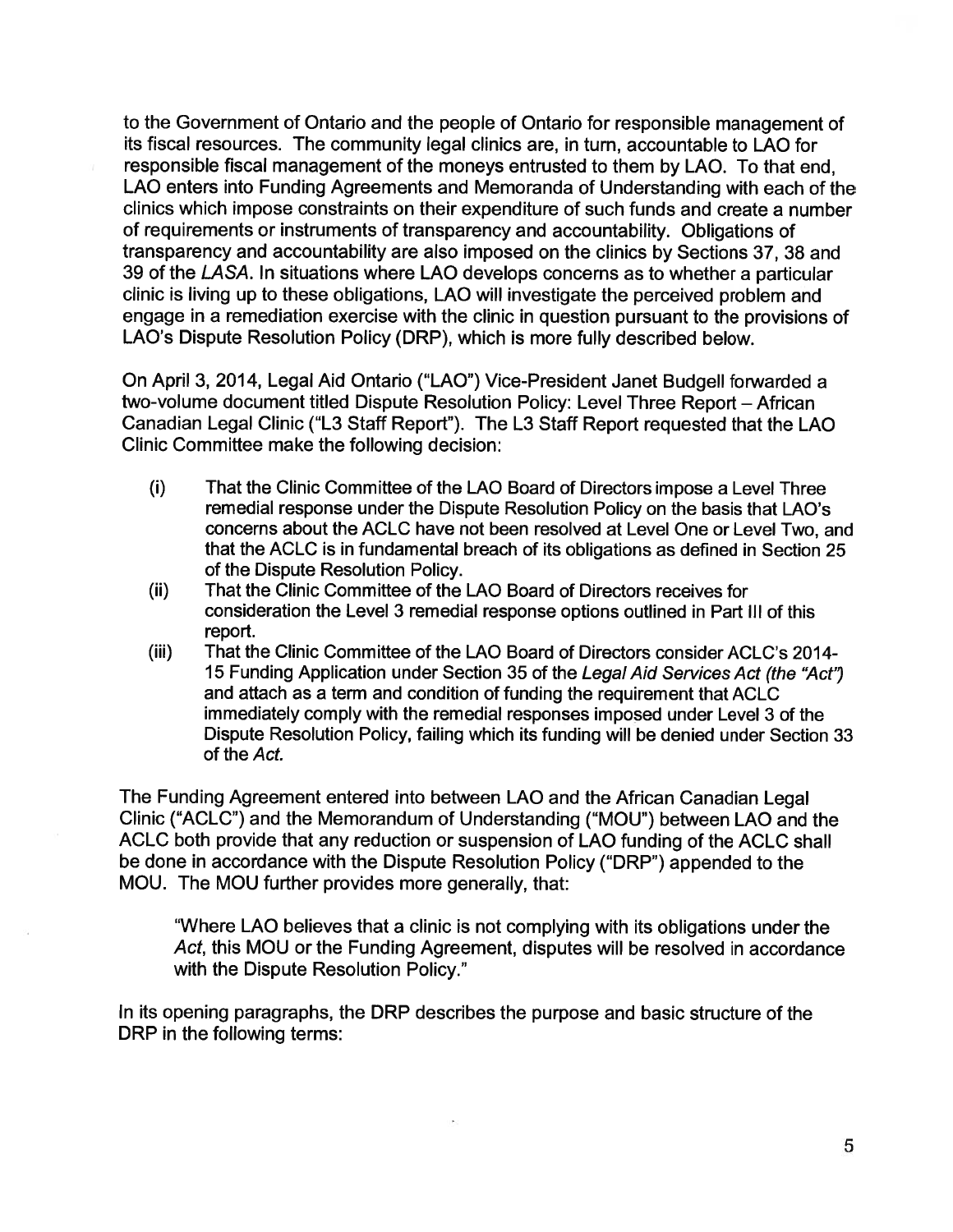"The purpose of this policy is to establish <sup>a</sup> clear, comprehensive and equitable framework for addressing and resolving situations in which LAO believes that <sup>a</sup> Clinic is not complying with its obligations.

The policy attempts to balance LAO's legitimate interest in ensuring that the Clinic fulfils its obligations with the Clinic's legitimate interest that it be notified of LAO's concerns and be given <sup>a</sup> fair opportunity to respond and, if necessary, remedy the situation on its own or with LAO assistance.

The policy establishes <sup>a</sup> three-level dispute resolution process: Investigation and Informal Settlement; Support and Management Assistance; and Formal Resolution. The policy sets out LAO's and the Clinic's rights and responsibilities at each level. The levels are graduated — the process becomes progressively more formal at each subsequent level. Barring urgent circumstances, LAO undertakes to complete one level of response before proceeding to the next level.

Both parties agree that disputes should be resolved in <sup>a</sup> constructive, timely, and supportive manner. It is expected that most matters will be resolved at the first level. LAO will only exercise its authority to reduce or suspend funding of the Clinic as a last resort."

# Section 22 of the DRP provides:

"lf, in the opinion of LAO staff, the matter is not resolved at Level One or Level Two, and if LAO staff believe that <sup>a</sup> Clinic has committed <sup>a</sup> fundamental breach of its obligations, as defined below, LAO staff may recommend to the LAO Board of Directors that LAO impose <sup>a</sup> Level Three remedial response."

In turn, Section 25 of the DRP defines "fundamentaI breach" in the following terms:

A "fundamental breach" of the Clinic's obligations shall include:

- a) <sup>a</sup> failure, without reasonable grounds, to participate in <sup>a</sup> Level Two remediation plan;
- b) <sup>a</sup> refusal or failure by the Clinic to carry out its responsibilities under the Act or the Memorandum of Understanding; or
- c) an inability on the part of the Clinic to carry out its responsibilities under the Act or the Memorandum of Understanding

which results in serious financial mismanagement, serious professional misconduct or negligence, misrepresentation of statistical, financial or other information provided to LAO, significant reduction in the provision of clinic law services, significant personnel problems or significant board governance problems.

Section 26 indicates that where LAO staff conclude that a Level Three Response is justified, a written report outlining the basis for such a response shall be prepared and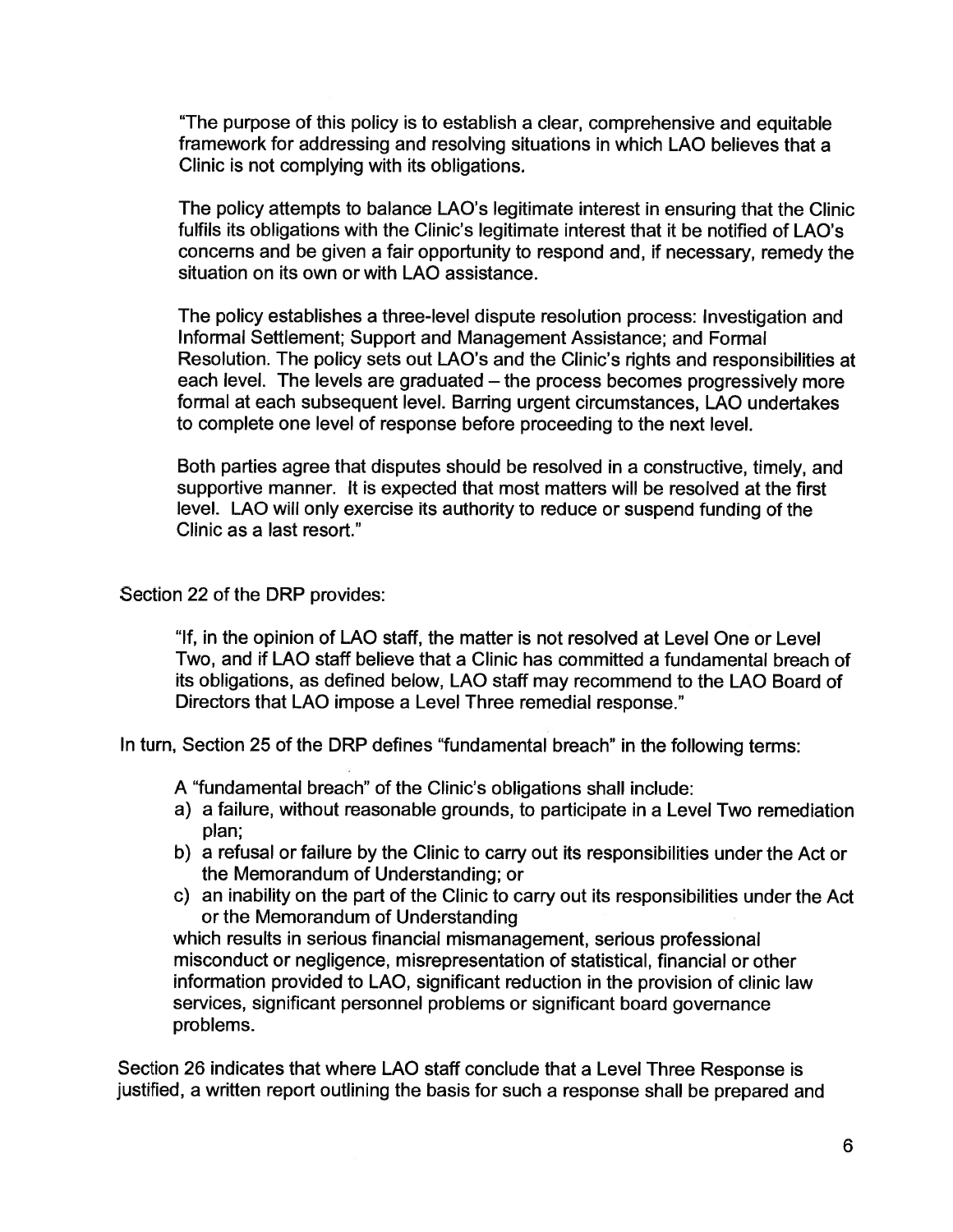filed with LAO Board and copied to the Clinic in question. The L3 Staff Report filed with this Committee and copied to the ACLC on April 3, 2014 is <sup>a</sup> Section 26 report.

Section 27 then permits the Clinic to make <sup>a</sup> written response to such <sup>a</sup> report within thirty (30) days. On June 9, 2014, the ACLC filed <sup>a</sup> document titled "Responding Submissions of the African Canadian Clinic" with the LAO Board of Directors ("ACLC Response").

In the concluding paragraph of the ACLC Response, the ACLC requested that there be an opportunity to make oral submissions pursuant to Section 28 of the DRP, which provides that the "LAO Board may decide to hold an oral hearing" where <sup>a</sup> Section 26 report has been filed with the Board. Counsel for LAO and the ACLC spoke with Richard Steinecke, counsel to the Clinic Committee, to discuss the possibility of permitting oral submissions and agreed that if such submissions were to be entertained, the parties would be limited to oral submissions no greater than one (1) hour in length.

On July 11, 2014, the Clinic Committee met to consider ACLC's request for oral submissions and determined that it should grant the request of the ACLC and schedule <sup>a</sup> further meeting of the Clinic Committee on Friday, August 8, 2014 for the purpose of entertaining oral submissions of the ACLC and LAO. Subsequently, the Clinic Committee entered upon its deliberations on the basis of both the written material filed by the parties and the oral submissions.

# Part II - Brief Chronology

The materials filed indicate that LAO began to develop concerns with respect to the financial management of the ACLC in 2009. At <sup>a</sup> meeting held on September 8, 2009, LAO staff provided detailed written information regarding LAO's concerns to the ACLC Board of Directors and <sup>a</sup> series of meetings ensued over the following twelve (12) months. During this period, on March 10, 2010, LAO Vice-President, Heather Robertson, received copies of two emailed letters of resignation from the ACLC Board of Directors from two lawyers who had been serving as members of the Board: and

The emails contained a series of troubling allegations concerning the management of the ACLC. The email from stated in part, as follows:

"Unfortunately due to what I perceive to be gross misconduct and illegalities being allowed to continue with the African Canadian Legal Clinic after repeatedly being brought to its attention, <sup>I</sup> will have to tender my resignation from the Board. While I support the official mandate of the board and of the clinic itself I have grave concerns regarding the financial irregularities which have been repeatedly questioned with no responding materials or explanation being provided. I also have many concerns regarding the grievances and the content of material in the grievances relating to financial irregularities.

I have concerns regarding budget and fund allocation, mismanagement of funds, the actual case load in relation to the funding, the fact that Legal Aid proclaims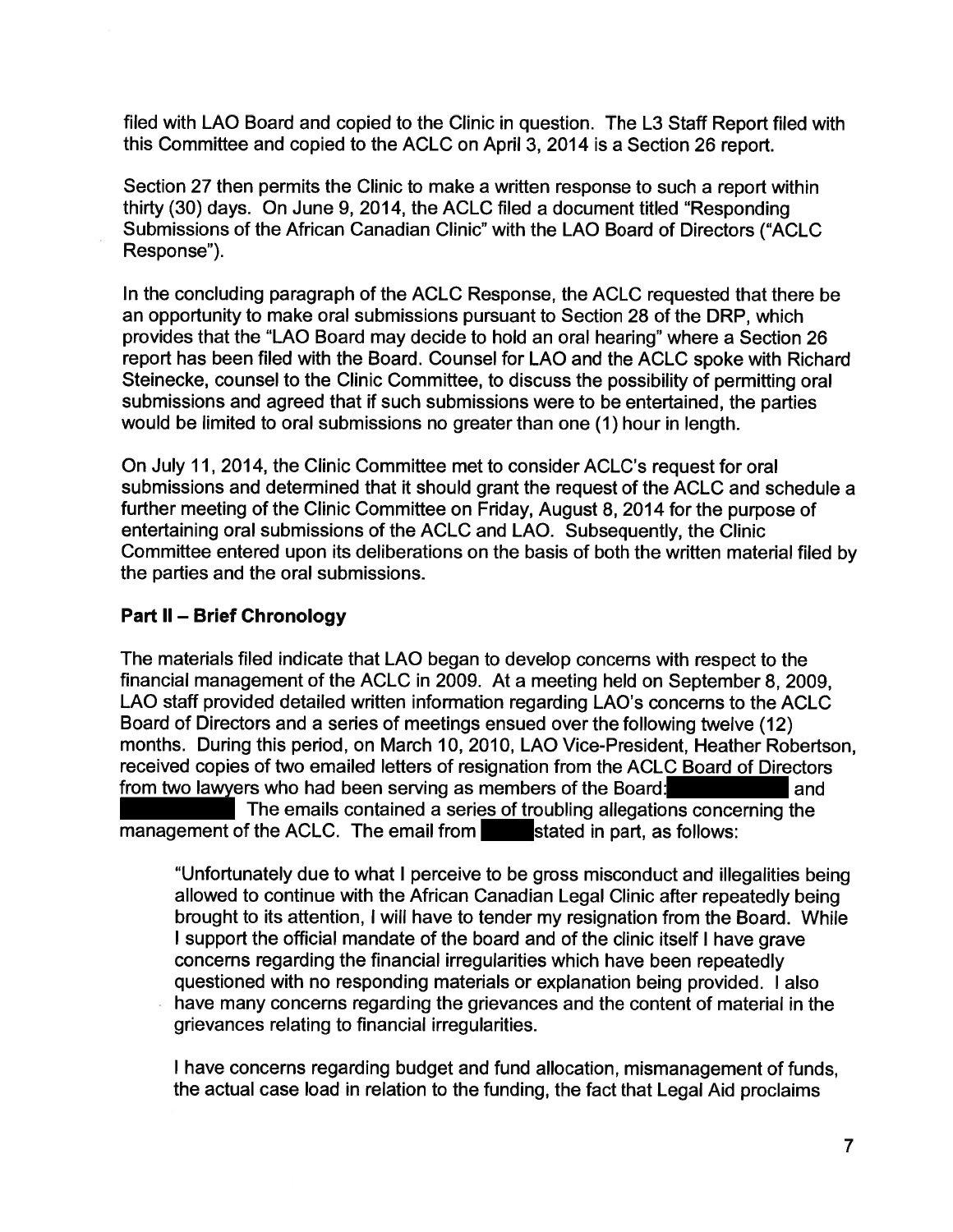that the clinic is running at <sup>a</sup> deficit but the original financial information we were provided does not reflect this. In fact, the original financial documentation provided was replaced with "new materials" with little information provided as to the differences and explanation of why it was being amended. The financial irregularities have repeatedly been questioned by more than one board member: we have been advised that "we just need to trust" the executive director. This is not acceptabIe".

also indicated <sup>a</sup> reluctance to detail other alleged concerns on the following basis:

"I have many other concerns which I will not outline here due to concerns of vexatious litigation on the part executive director, however further to the above, I do have <sup>a</sup> professional obligation, for which I will be contacting senior counsel and determining how to fulfill this obligation in due course. I hope that the clinic can manage to resolve its various issues and once again become an organization which effectively services the community, instead of specific individual interests".

The email from made similar allegations as follows:

"l have been <sup>a</sup> Board member for less than six months, and during that time, I have raised concerns about financial and governance matters of the ACLC, and have been less than satisfied with the way in which these concems were addressed.

The current Board of Directors inherited <sup>a</sup> series of personnel grievances, and although I can appreciate that some Board members felt that these matters were at <sup>a</sup> stage where the responsibility for further action rested with LAO and not the ACLC Board, I have been disappointed at the Board's lack of collective concern and action to address the common root cause of these staff complaints.

As much as I believe in the potential of the ACLC to do good work and bring about substantive change in enhancing access to justice for members of the community it serves, I do not see that this is possible if the Board continues on its current course of not being able to properly direct and manage the ACLC management without manipulation, interference or intimidation. Furthermore, given the lack of oversight that other members of the Board are willing to exercise over the financial and management-staff relations matters of the ACLC, I can no longer continue to put my professional reputation and liability at risk by remaining as <sup>a</sup> member of the Board".

On September 7, 2010, LAO Vice-President Robertson wrote to the ACLC and advised that in light of LAO's unresolved concerns about various issues of financial management and in light of the concerns expressed in the letters of resignation of Board members , LAO was invoking Level One of the DRP. Further, she requested additional financial reports and advised the ACLC that it would be retaining an auditor to conduct a forensic audit of the clinic's finances. Subsequently, PricewaterhouseCoopers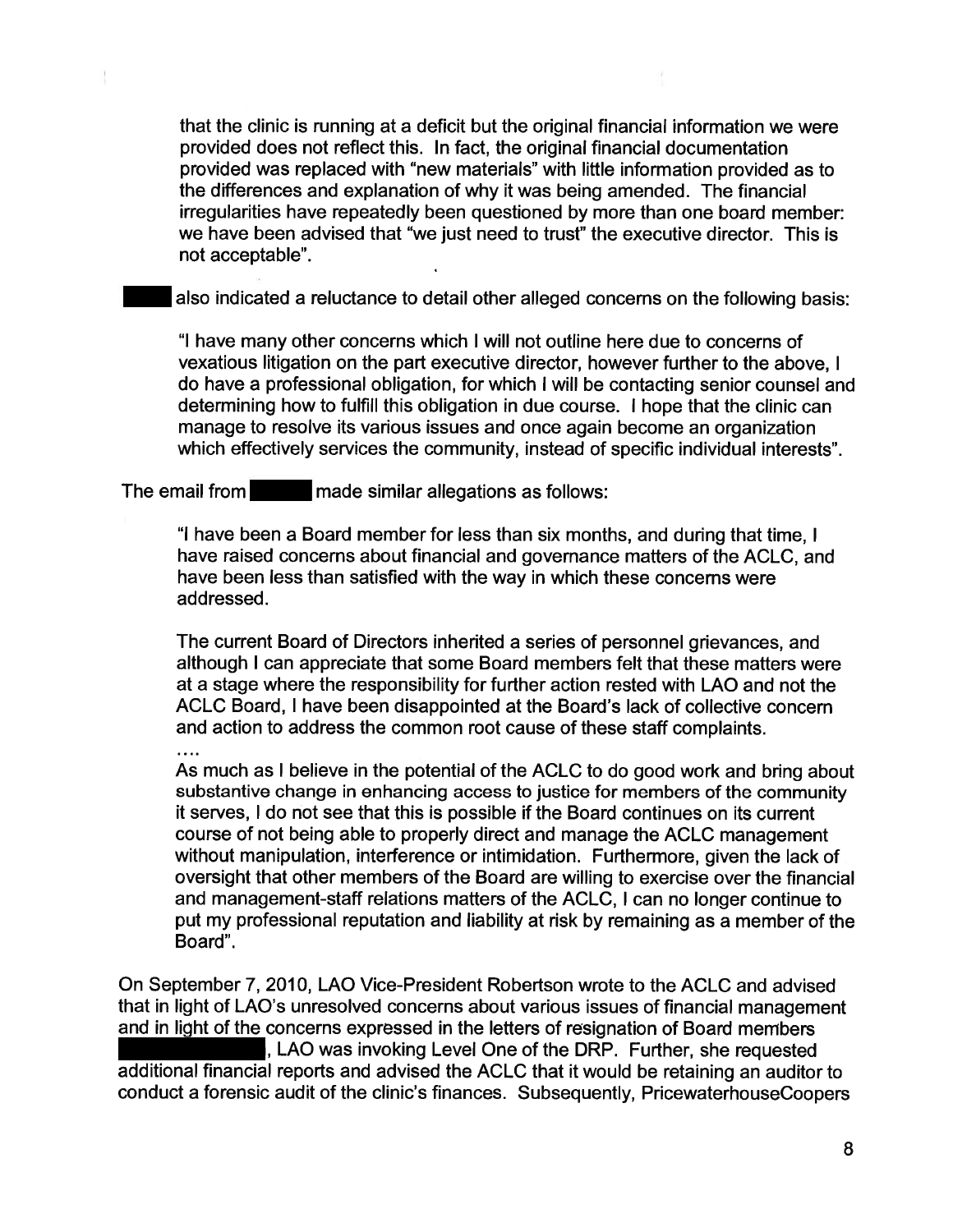LLP ("PwC") was retained by LAO to conduct the forensic audit which commenced in June, 2011. A draft of the PwC audit titled "Forensic Review of the African Canadian Legal Clinic" ("the Forensic Audit Report") was completed in January of 2012. In early 2012, LAO requested <sup>a</sup> further audit relating to certain credit card expenditures incurred by the ACLC. This separate audit is contained in an "Addendum" to the Forensic Audit Report prepared by PwC. Final versions of the Forensic Audit Report and the Addendum are dated April 18, 2013. Certain aspects of the findings of PwC will be briefly summarized below.

PwC met with the ACLC Board of Directors to present <sup>a</sup> draft of the Forensic Audit Report on May 16, 2012. LAO requested feedback on the draft report by June 6, 2012. In the absence of <sup>a</sup> response from ACLC to the draft Forensic Audit Report and in the absence of <sup>a</sup> request for an extension of time in which to do so, LAO Vice-President Janet Budgell wrote to ACLC summarizing the findings of the report, proposing four remedial measures, inviting the ACLC to meet with LAO to discuss the proposed measures and inviting the ACLC to suggest additional measures. The four measures proposed were: (1) that an LAO observer attend all clinic Board meetings, (2) LAO preapproval of ACLC expenditures over \$500.00, (3) all funding for vacant positions be held in escrow by LAO, and (4) discussion of the regularity or not of the bonus payments made to staff.

On June 25, 2012 LAO staff met with the ACLC Board of Directors in order to discuss the findings in the draft Forensic Audit Report and to discuss the proposed set of remedial measures. LAO requested the ACLC to confirm by July 4, 2012 that it would agree to the proposed remedial measures. The ACLC did not so confirm but, rather, retained counsel and challenged LAO's authority to impose such remedial measures at Level One of the DRP.

On July 12, 2012, LAO Vice-Present, Budgell, wrote to the ACLC Board chair identifying various findings from the draft Forensic Audit Report and invoking Level Two of the DRP. In that letter, LAO Vice-President Budgell imposed the following four remedial measures as part of the Level Two process:

- 1. An LAO observer will attend all clinic board meetings. The LAO observer is not <sup>a</sup> board member and will not have voting rights, but he or she will be provided with board meeting materials in advance of meetings. Confidential human resources or client information may be redacted from the board materials prior to providing them to the LAO observer. The LAO observer will be invited to all board meetings including Executive Committee meetings, whether regularly scheduled or special meetings. The purpose of having an LAO observer at the clinic board meeting is to improve communications between LAO and the board, and the LAO observer will be available to answer questions and act as <sup>a</sup> resource to the board. '
- 2. Pre-approval for any single clinic expenditure using LAO funds over the amount of \$500.00.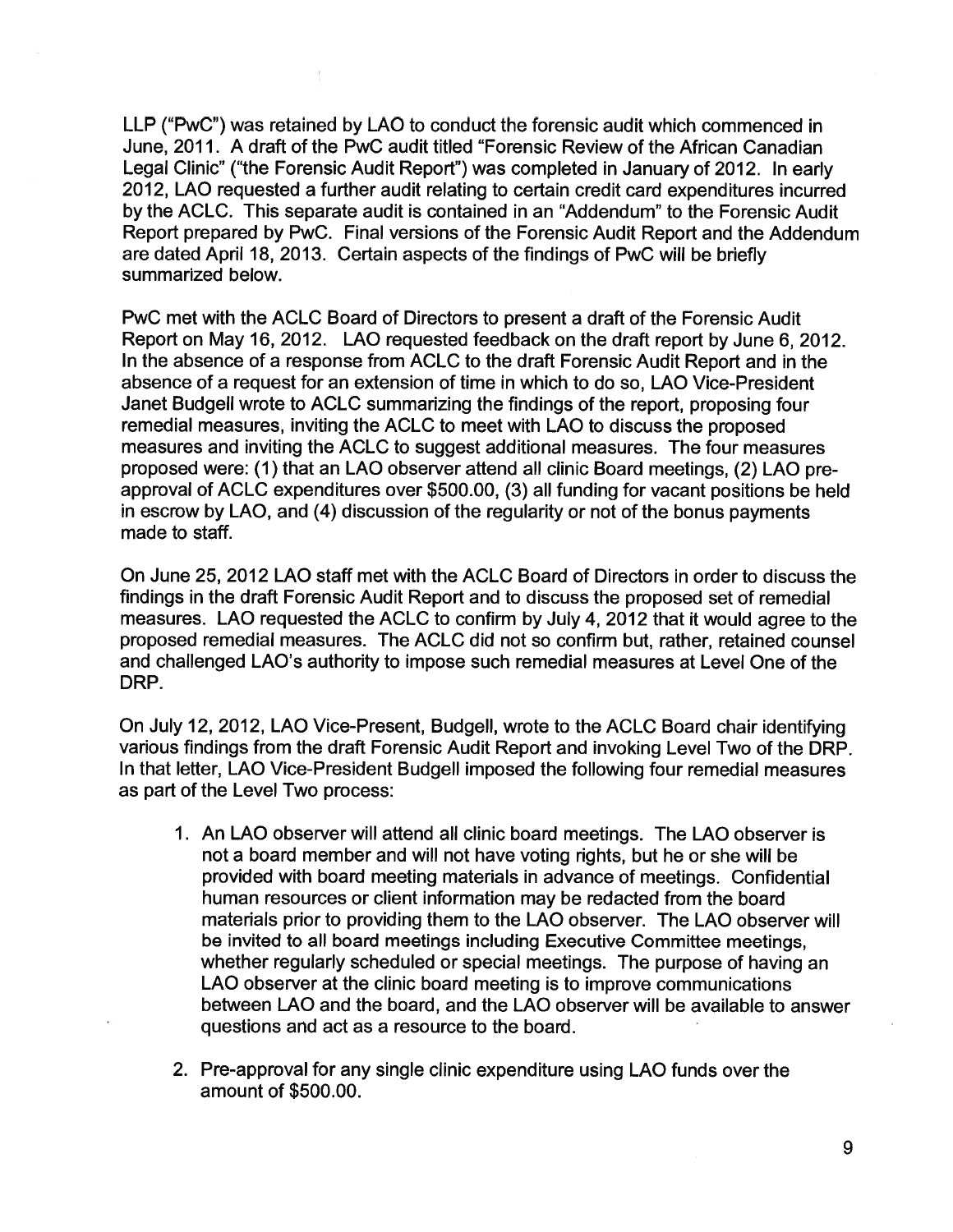- 3. All funding for vacant positions will be held in escrow by LAO and will only be forwarded to the clinic to cover actual costs when the positions are filled on either <sup>a</sup> contract or permanent basis. The clinic will notify LAO whenever there is turnover of LAO-funded staff, the date on which positions become vacant, and the start date for new staff.
- 4. LAO has very serious concems about the lump sum payments made to staff in the total amount of \$170,000.00, and the process by which the clinic board approved those payments. We would like to have <sup>a</sup> further discussion with the board to discuss our concerns, the process followed, and any next steps which may be required.

In response, the ACLC refused to participate in the proposed Level Two remediation plan and on August 31, 2012 served LAO with <sup>a</sup> Statement of Claim commencing <sup>a</sup> lawsuit against LAO seeking substantial damages and other forms of relief. As far as this Committee knows, the lawsuit remains pending.

The ACLC ultimately provided an extensive written response to the PwC draft reports authored by its counsel, Sean Dewart, on November 16, 2012. In that letter, Mr. Dewart offered several criticisms of the findings made by PwC. Although he concluded that the PwC reports had identified <sup>a</sup> number of useful suggestions on which the ACLC Board is acting, he nonetheless further observed: "In the main, however, the reports are so obviously biased and in the nature of advocacy that they are of no utility". LAO counsel, Gideon Forrest, replied to the November 16, 2012 letter from Mr. Dewart on December 14, 2012 identifying <sup>a</sup> number of issues raised in the PwC draft reports that had not been, in his view, adequately responded to by Mr. Dewart in his letter of November 16, 2012. The response by ACLC to the draft PwC reports was reviewed by PwC and the Forensic Audit Report and its Addendum were finalized in April, 2013.

On July 3, 2013, LAO Vice-President Budgell notified the ACLC Board of Directors that with respect to its funding application for the 2013/14 fiscal year, LAO would agree to provide the ACLC with funding for three months and then on <sup>a</sup> month-to-month basis until the DRP process had been completed. The ACLC's audited financial statements were due on July 31, 2013. When they were not submitted on that date, LAO made <sup>a</sup> number of requests for them and ultimately received the 2013 ACLC audited financial statements and four of the ten policies that the ACLC was required to develop and implement as <sup>a</sup> result of the recommendations in the PwC forensic audit report.

On November 28, 2013, LAO Vice-President Budgell, having reviewed the material forwarded by the ACLC, wrote <sup>a</sup> letter to the ACLC Board of Directors identifying <sup>a</sup> number of unresolved concerns and questions concerning "ACLC's financial management, accumulated deficit, policies and Board governance". The letter also identified some of the recommendations made by PwC that had not been implemented by the ACLC. The letter requested full implementation of the Forensic Audit Report recommendations and <sup>a</sup> meeting with the ACLC Board of Directors and its auditors to be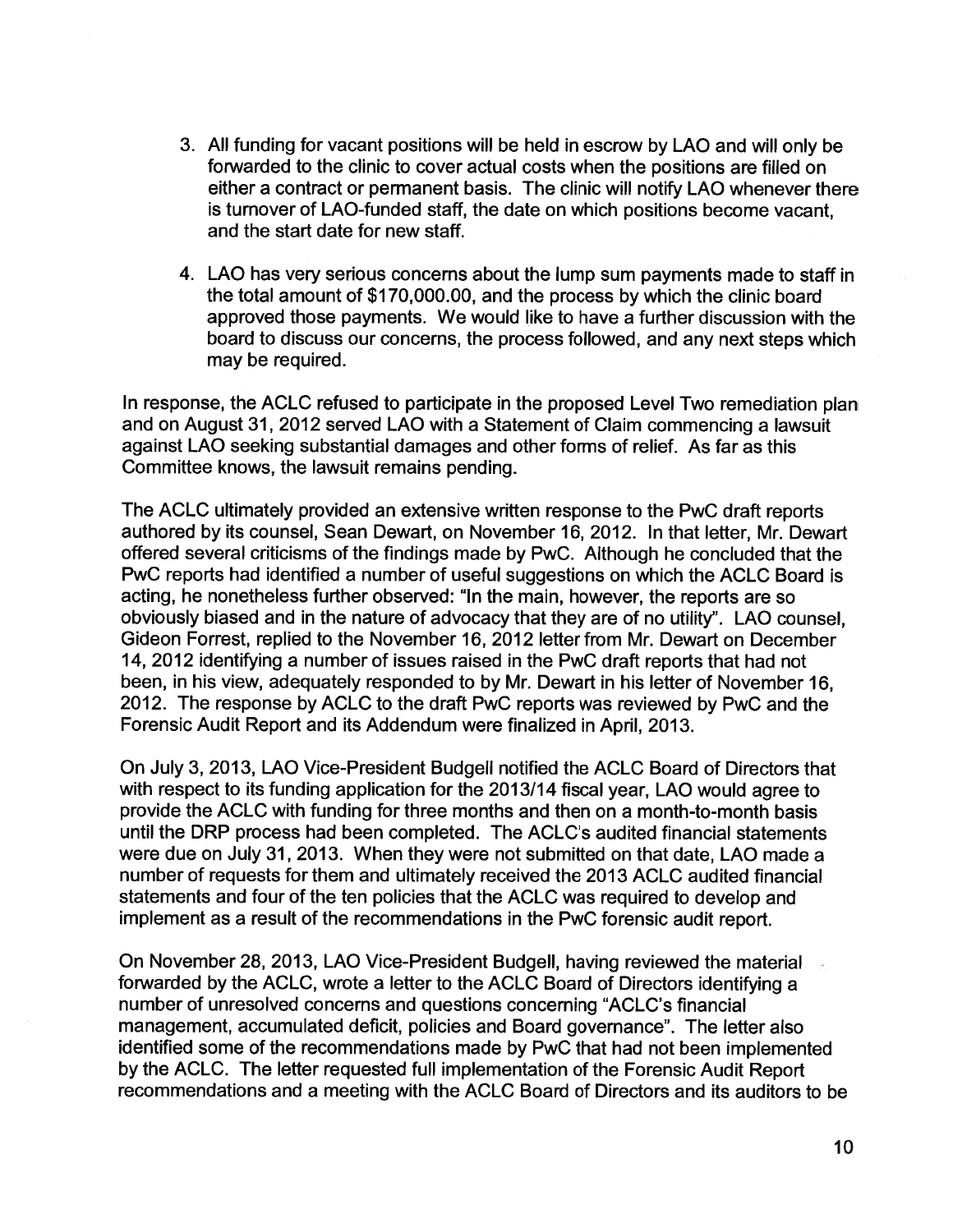held by December 10, 2013. On December 30, 2013, the ACLC proposed February 12, 2014 as <sup>a</sup> date for such <sup>a</sup> meeting to which LAO agreed, even though it had not yet received the information LAO had requested in the letter of November 26, 2013. On February 10, 2014 – two days before the scheduled meeting  $-$  the ACLC advised LAO that its auditors would not be able to attend. The meeting took place, however, though it is LAO's position that the ACLC failed to provide the information required to respond to its November 26, 2013 letter. Shortly after the meeting, the ACLC wrote to LAO Vice-President Budgell proposing <sup>a</sup> further meeting with LAO to continue the discussions and made <sup>a</sup> similar request on March 12, 2014. On March 18, 2014 Vice-President Budgell acknowledged receipt of the March 12, 2014 letter but was unresponsive to the request for <sup>a</sup> meeting. As noted above, the L3 Staff Report was filed by Vice-President Budgell <sup>a</sup> few weeks later on April 3, 2014.

# Part III - Evidence of Fiscal Mismanagement

The L3 Staff Report alleges that the ACLC is in fundamental breach of its obligations under LASA and its MOU resulting from financial mismanagement, potential misuse of public funds for personal benefit, inadequate governance by the ACLC Board of Directors and lack of accountability to LAO as its funder. In general terms, the ACLC responds that many of these issues have been addressed and as <sup>a</sup> result some are of mere historical interest. The ACLC further asserts that it has been or will be making sufficient progress with respect to the remaining issues such that <sup>a</sup> Level Three Response is rendered excessive in all the circumstances.

Much of the evidence relied upon by LAO with respect to fiscal mismanagement is drawn from the Forensic Audit Report materials and the Addendum report on Visa transactions prepared by PwC.

1. Large Accumulated Deficit in the LAO Fund

The L3 Staff Report asserts that there is <sup>a</sup> large accumulated deficit in the ACLC/LAO general fund which increased from \$179,340.00 in 2007 to \$233,631.00 in 2011. The 2013 ACLC audited financial statements show <sup>a</sup> deficit of \$139,340.00. The L3 Staff Report further asserts that, in its view, the latter amount is understated by \$50,009.00 on the basis that the ACLC claims as an account receivable from LAO, money that is not payable by LAO.

In its written and oral submissions, the ACLC acknowledges that deficit reduction is essential but further claims that the deficit is largely attributed to unanticipated expenses with respect to <sup>a</sup> particular project and further, that substantial steps have already been taken to reduce the deficit. Further, the ACLC challenges the extent of the deficit at various points in time and further, asserts that the account receivable is in fact payable by LAO. Further, the ACLC submits that the fact that it has <sup>a</sup> deficit does not warrant <sup>a</sup> Level Three Remedial Response. For the purposes of making <sup>a</sup> decision in the present matter, it is not necessary, in our view, to resolve the differences of opinion between LAO staff and the ACLC on the precise extent of the deficit at various points in time. The essence of the dispute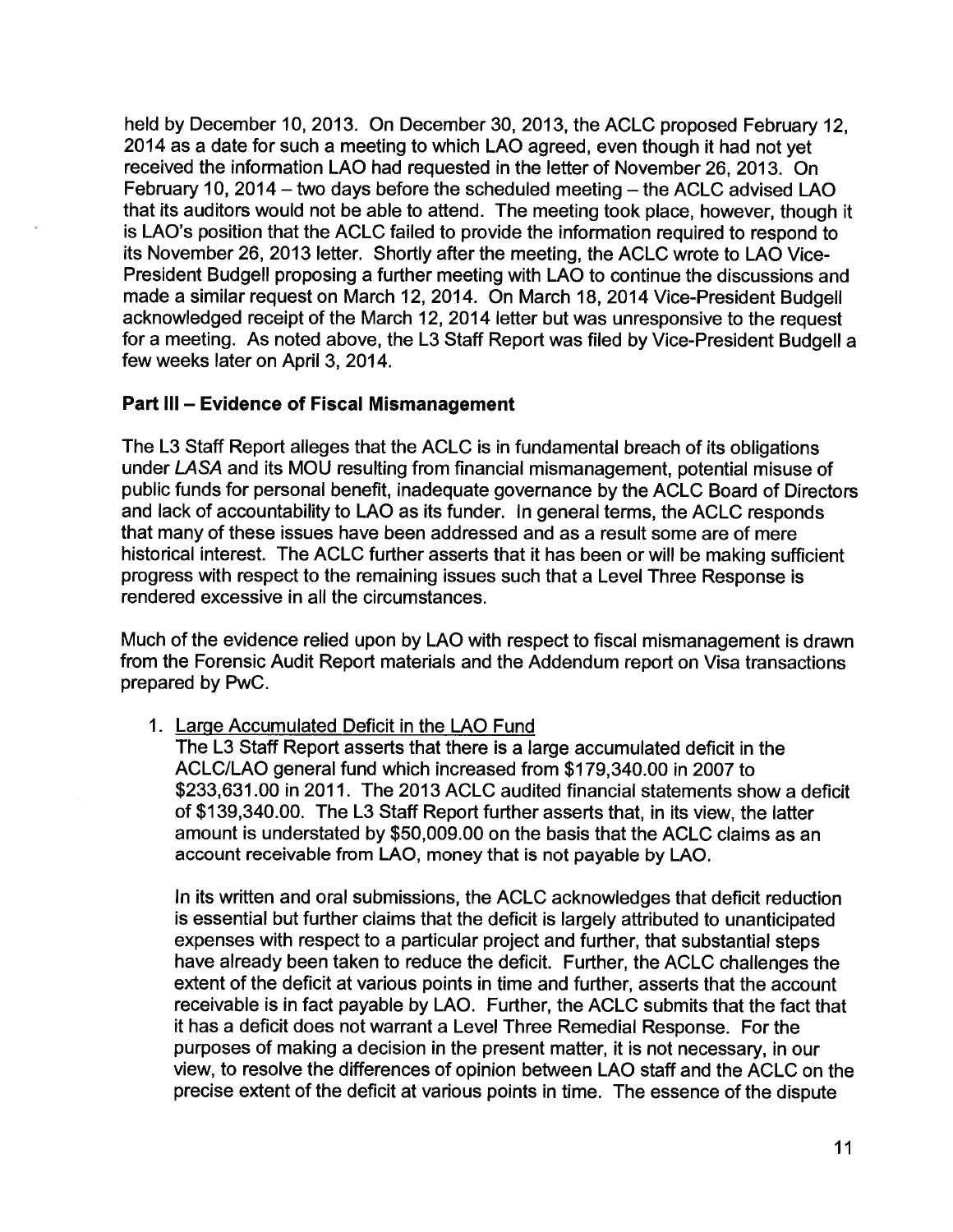is the proper treatment of \$50,009.00 of surplus funds relating to the vacant Director of Legal Services position. LAO withheld these funds and the ACLC treated the moneys as <sup>a</sup> receivable. This had the effect of reducing the ACLC's deficit in its 2013 audited financial statements to \$139,340.00. Vice-President Budgell, in <sup>a</sup> letter to the ACLC Board on November 26, 2013, explained that, in her view, the Board was not authorized to do this and that the deficit was therefore understated by that amount. Be that as it may, the L3 Staff Report recommends the imposition of <sup>a</sup> condition on the ACLC that it be required to provide <sup>a</sup> plan to eliminate its deficit at the reduced amount of \$139,340.00 and that, at the same time, the ACLC write-off the alleged receivable of \$50,009.00. This has the effect, as best we can determine, of reducing the deficit by the amount of \$50,009.00 of surplus funds. As this was the result sought by the ACLC in treating the amount as <sup>a</sup> receivable, we assume that this result is satisfactory to both parties.

Further it is not necessary, in our view, to determine whether the deficit in itself would be <sup>a</sup> sufficient basis for <sup>a</sup> Level Three Response. Unquestionably, however, the fact that the deficit exists and has been continuing for some period of time provides <sup>a</sup> signal of the possibility of financial mismanagement and provides <sup>a</sup> context within which to consider the other points of difficulty identified in the L3 Staff Report as evidence of inadequate management of the clinic's financial resources.

### \$170,000.00 Lump Sum Bonuses

Thus, for example, notwithstanding the existence of <sup>a</sup> large accumulated deficit, the ACLC awarded bonuses to staff between fiscal years 2008 and 2011 totalling \$170.000.00. The L3 Staff Report asserts that the bonuses were paid using funding provided by LAO for the ACLC Director of Legal Services, <sup>a</sup> position that had remained vacant since 2006. According to the L3 Staff Report, such use of these funds is inconsistent with the ACLC's obligations under Section 26 of the funding agreement, under which the funds may be used only to hire "replacement" staff" unless LAO approved otherwise. Under that section, surplus funds shall be held by the clinic as <sup>a</sup> surplus to be applied to the clinic's annual budget for the following fiscal year. The use of the funds to pay bonuses to existing staff members is said to be an improper use of those surplus funds.

Further, the L3 Staff Report asserts that the ACLC does not have <sup>a</sup> policy establishing an approval process for such bonuses and asserts that the PwC review of ACLC Board minutes did not find Board approval for the bonuses. Although bonuses paid to members of the staff range from <sup>a</sup> total of \$2,000.00 to \$15,000.00, the bonuses paid to the Executive Director range from 25% to 38% of her annual salary for <sup>a</sup> total of \$121,000.00, an amount which the L3 Staff Report claims is "in excess of public sector norms".

The ACLC responds that the bonuses were paid with LAO funds only on two occasions, 2008 and 2010, and moreover, asserts that at least part of the justification for the payment of such bonuses was that additional work performed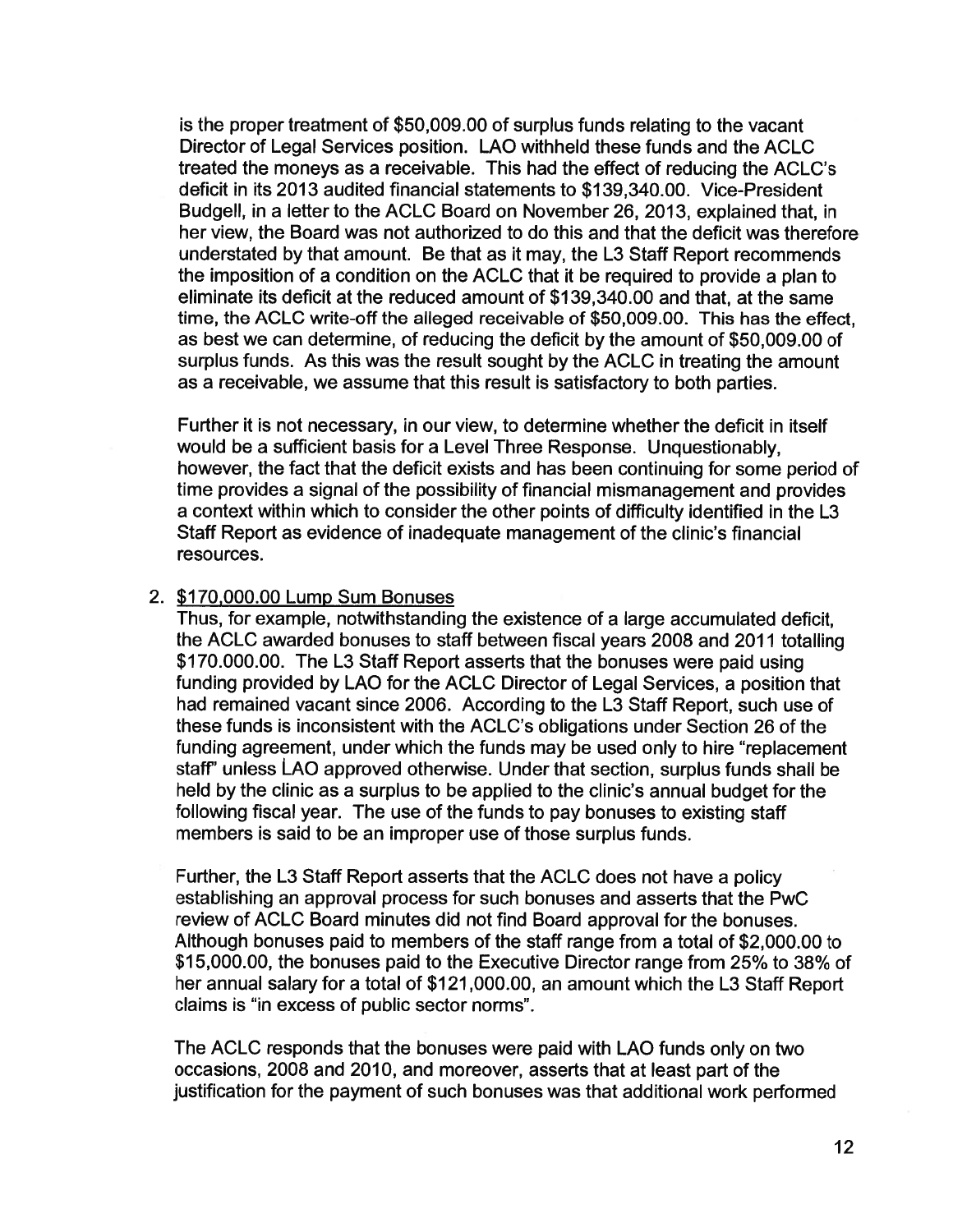by the remaining staff may be associated with the existence of vacant positions and therefore can sometimes be considered to be "replacement" in nature. We do not find this to be <sup>a</sup> convincing justification for such use of surplus funds. The meaning of the phrase "replacement staff" is clear, i.e. <sup>a</sup> staff member, not already paid for by LAO funds who, in this instance, replaces the missing Director of Legal Services. The use of surplus funds to pay bonuses to several existing LAOfunded staff members is, in our view, <sup>a</sup> clear breach of Section 26 of the Funding Agreement.

The ACLC also asserts that it does in fact have <sup>a</sup> policy relating to bonuses and that all of the bonuses were properly approved by the Board at in-camera sessions. It further asserts that PwC did not seek access to in-camera minutes, although advised by the ACLC that they were in existence. For its part, PwC claims that it asked for all of the Board minutes and that none of them recorded decisions concerning bonus payments. We note in passing that it is surprising that once the existence of bonus payments became <sup>a</sup> matter of contention, the ACLC would not have made additional efforts to ensure that such minutes were made available to PwC. Nor indeed, were they made available to this Committee. Be that as it may, the payment of substantial bonuses in the context of an accumulated deficit in itself raises an important question of responsible fiscal management even if the Board did approve such bonuses.

#### 3. Accrued Compensatory Time and Liability

In the same vein, the fact that <sup>a</sup> significant component in the ACLC's accumulated deficit in the amount of \$155,107.00, results from <sup>a</sup> liability owed to members of ACLC staff for compensatory or overtime payments is <sup>a</sup> cause for concern especially as 97% of that amount, that is \$150,513.00 for 2,566 hours, was owed to the Executive Director. Although the PwC report claimed that the liability to the Executive Director was inconsistent with existing ACLC policy on payment for overtime, which imposes <sup>a</sup> cap on such liability, the ACLC responded in Mr. Dewart's letter of November 16, 2012, that PwC had misread the policy and that the provisions concerning overtime did not appear to apply to the Executive Director. Moreover, it is asserted in the ACLC Response that on March 11, 2014, the ACLC Board approved revisions to the applicable policy that, among other things, requires the Executive Director's compensatory time to be approved by the ACLC Board on <sup>a</sup> monthly basis. In Mr. Dewart's view, then, the problem has been addressed. Mr. Dewart further submitted that, "the Board has also resolved to ensure strict compliance with the Personnel Policy in order to ensure that there is no accumulating liability for compensatory time".

In its written and oral submissions LAO asserts that the ACLC response is unsatisfactory in <sup>a</sup> number of respects. First, LAO noted that not only had PwC been critical of the accumulation of accrued compensatory time liability, but that the ACLC's own auditors had drawn the ACLC's attention to this problem in years gone by. Nonetheless, it was to take another two years for the ACLC Board to revise this policy. Moreover, the treatment of the Executive Director's accrued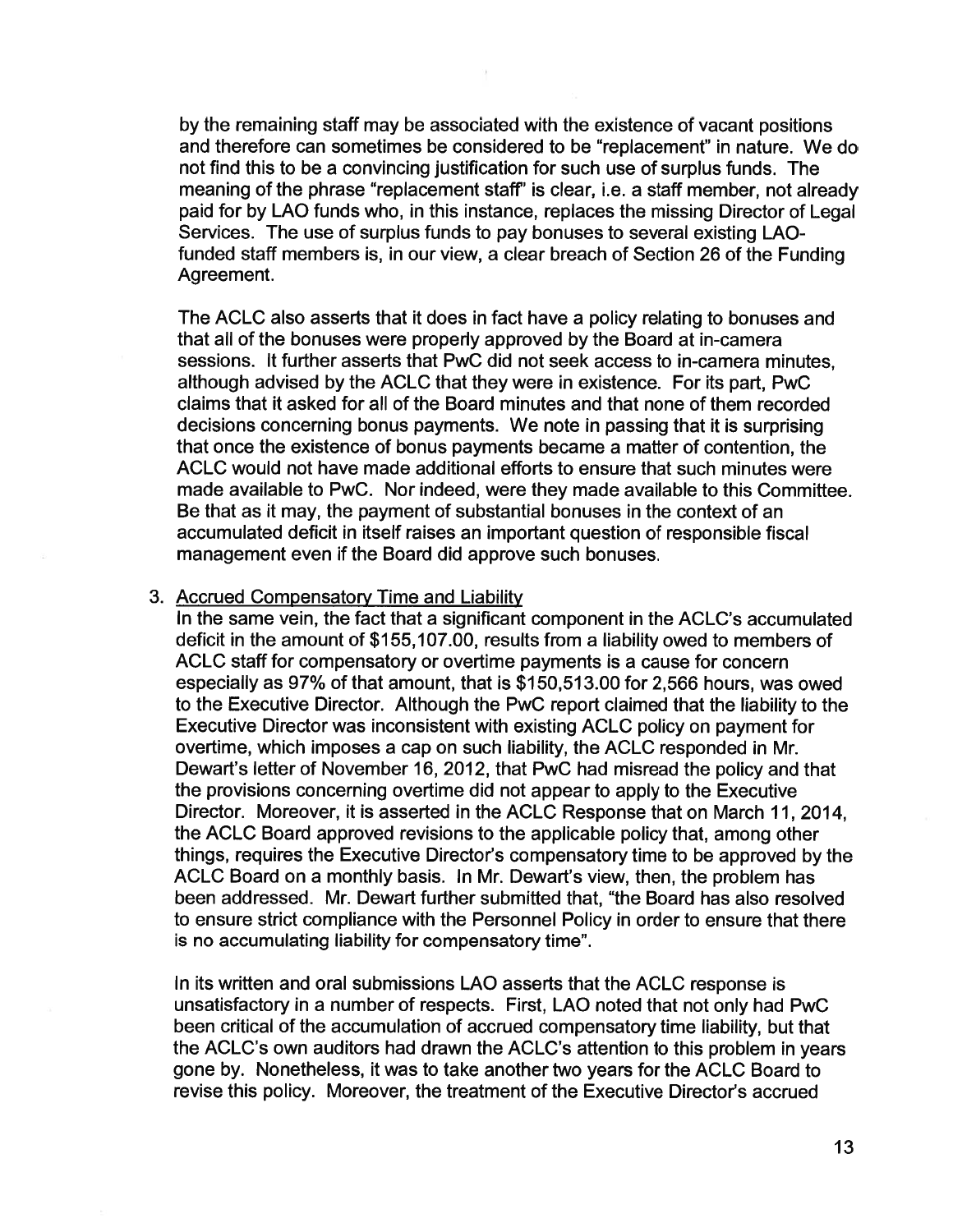liability by the ACLC has been the subject of contradictory explanations by the ACLC and its counsel. It was first claimed by the ACLC that the problem had been resolved by the receipt of a donation in the 2012 fiscal year by a donor who wished to remain anonymous. Counsel for LAO suggests that this explanation does not make sense as it does not appear to be reflected in the record keeping of the ACLC, nor is the ACLC in a position to provide <sup>a</sup> charitable receipt for tax purposes to <sup>a</sup> donor of such money. During the oral submissions on August 8, 2014, however, Mr. Dewart offered an altemative and inconsistent explanation that the liability to the Executive Director has been forgiven by the Executive Director and was no longer owed to her. The first explanation – donation by an anonymous donor — suggests that the liability has been discharged by payment of the anonymously donated funds to the Executive Director. The second explanation does not involve such <sup>a</sup> payment. The inconsistency in these explanations and the lack of supporting documentation of something alleged to have occurred in the 2012/13 fiscal year is troubling. In our view, LAO was entitled to <sup>a</sup> clear and documented explanation of the handling of this substantial liability.

#### Co-Mingling of Funds

The PwC forensic audit report was critical of the ACLC's practice of inter-fund transfers. The ACLC receives funding not just from LAO, but from <sup>a</sup> variety of other funding sources. The L3 Staff Report asserts that in December, 2013, ACLC's auditors "noted that the ACLC continues to operate by managing working capital across funds and that the ACLC's reliance on the timing of cash flow to finance the accumulated deficit must be addressed immediately". The auditors further stated, according to the L3 Staff Report, that "the practice has led to overexpenditures and an accumulated deficit, and that it will be difficult for the ACLC to return to <sup>a</sup> surplus fund position". In effect, it is alleged, the ACLC has been borrowing money from one program to cover over-expenditures in another. It was further alleged in the L3 Staff Report that in the fiscal year 2013, the ACLC had borrowed \$138,922.00 from another funder to cover liabilities to the ACLC's LAO General Fund, thus creating <sup>a</sup> debt now owed by the LAO fund to another funder. The ACLC response to this concern is that, acting on the advice of its auditor, ACLC transferred the surplus in its operating fund, "to reduce the deficit" in the LAO general fund.

The PwC Forensic Audit Report made recommendations on this topic requiring that <sup>a</sup> policy on inter-fund transfers should be established along with monitoring procedures to ensure that the clinic is in compliance with the funding agreement with LAO and its own policies as it relates to inter-fund transfers. No such policy has yet been established although the ACLC claims that LAO has been unhelpful by failing to provide a precedent for such a policy. In a letter dated November 26 2013, LAO Vice-President, Budgell, did provide guidance on the content of an acceptable inter-fund transfer policy. More particularly, Ms. Budgell requested that the ACLC adopt <sup>a</sup> policy regarding inter-fund transfers which includes:

0 Proper support for all inter-fund transfers including provisions of the LAO-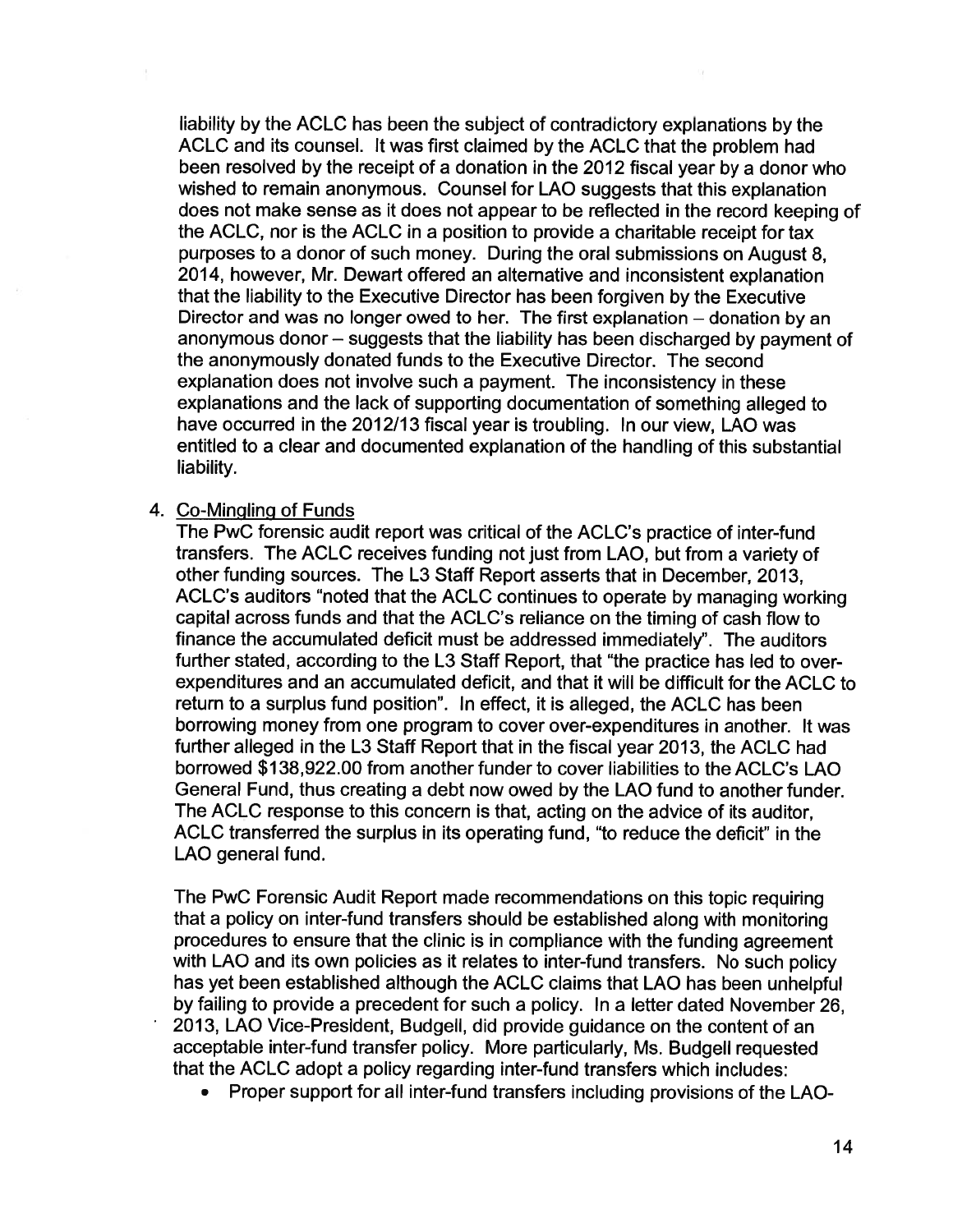Clinic Funding Agreement and Funding Agreements from other funders where transfers take place.

- 0 Detailed explanation of all inter-fund transfers on financial reports provided to LAO.
- Board monitoring provisions which ensure Board oversight and approval of all inter-fund transfers.
- Evidence of Board review and approval of the policy itself.

No such policy has been adopted notwithstanding the passage of <sup>a</sup> substantial period of time since this matter has been drawn to the attention of the ACLC Board, both by its auditors and by the PwC Forensic Audit Report. This Committee remains very concerned by the use of LAO funds for purposes not contemplated by the Funding Agreement.

Use of Clinic Funds to Hire Outside Counsel

As noted above, the LAO-funded position of Director of Legal Services has been vacant since 2006 (and only very recently filled). In order to represent clinic clients in what the clinic considers to be test case litigation, the ACLC retained outside counsel using LAO funding for the Director of Legal Services position. The expenditures incurred in this way were substantial. In the letter of June 10, 2011 to LAO, the ACLC Executive Director disclosed that actual expenses incurred by the clinic for outside counsel in fiscal 2011 totalled \$307,586.00, broken down in the following fashion:

- \$283,905.00 for a case involving a  $\sqrt{\text{after the retained firm wrote down $200,000.00 of}}$ its billings)
- \$15,855.00 for racial profiling/use of force case
- \$7,826.00 for racial profiling case

The ACLC purports to defend this use of the surplus funds created by the vacancy on the tenuous basis that it constitutes the hiring of "replacement staff" within the meaning of Section 26 of the ACLC Funding Agreement. Even if one accepts this argument (and the Committee does not), it appears very difficult to justify the first item on this list. The first item concerns

The L3 Staff Report asserts that the costs incurred by the clinic on outside counsel were excessive, created <sup>a</sup> large over-expenditure and were an irresponsible use of public funds. Leaving aside the question of whether the was financially eligible for legal aid clinic representation, the allegation that the costs incurred were excessive is difficult to rebut.

6. Inappropriate Use of Clinic Credit Cards

The PwC Forensic Audit Report Addendum examined the use of the ACLC credit cards and found <sup>a</sup> number of inappropriate andlor unexplained purchases and practices. As the L3 Staff Report notes, <sup>a</sup> random audit of the clinic's Visa transactions revealed charges at various retail stores totalling \$2,281.00, including: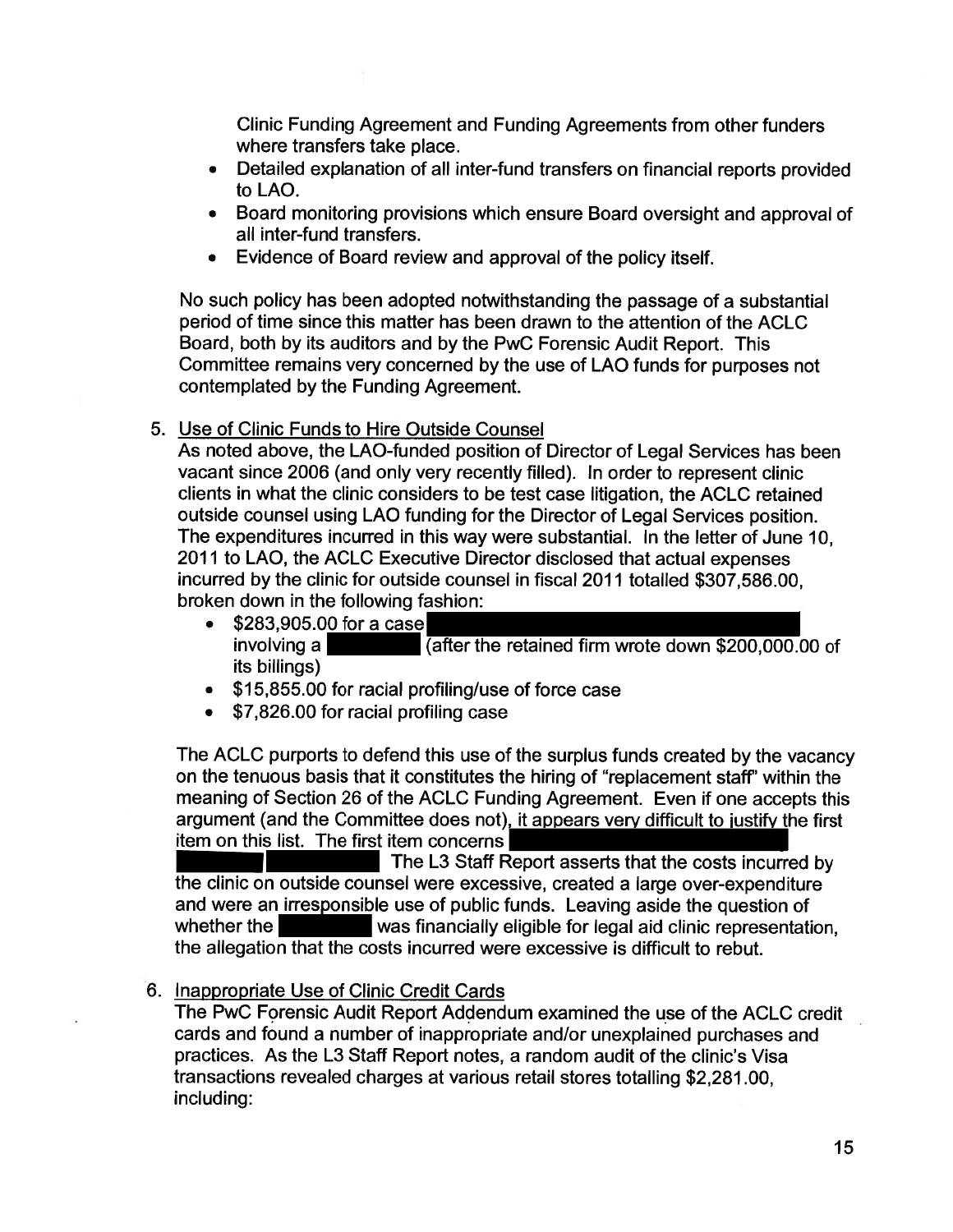- <sup>o</sup> Stillwater Spa, \$100.00
- <sup>o</sup> La Senza Lingerie, \$112.00
- 0 William Ashley, \$240.00 and \$62.00 (the \$62.00 item was subsequently returned)
- STC gift certificate (Scarborough Town Centre), \$150.00
- Just Miss (prom dress store), \$142.00
- Lavalife (online dating) \$32.00 and \$31.00
- Rogers and Bell charges, \$1,474.00

In response to the draft audit addendum report, the ACLC indicated that these purchases were made by <sup>a</sup> particular fonner employee and that the charges in question were deducted from the emp1oyee's salary. PwC asserts that it was unable to verify that such deductions were in fact made. The PwC Visa audit also identified <sup>a</sup> number of unexplained purchases totalling \$3,989.00, including:

- \$155.00 at Exceptions Writing Instruments
- $\bullet$  \$510.00 at Best Buy
- \$487.00 at Wal-Mart grocery
- Four purchases of alcohol totalling \$115.00
- **\$1,629.00 at Bell**
- $\bullet$  \$164.00 at Rogers
- $\bullet$  \$456.00 at Final FX
- \$150.00 at Mars Blinds
- \$86.00 at Paypal
- Four purchases at The Bay totalling \$237.00

Whether any of these purchases were for personal rather than clinic purposes is difficult to discern in the absence of appropriate documentation of the expenditures.

A more troubling illustration of the phenomenon of the use of clinic credit cards for personal purchases involves the purchase of <sup>a</sup> ring for \$754.00 from The Diamond Shop by the Executive Director on March 30, 2007. The materials filed, including <sup>a</sup> letter from Mr. Dewart to Mr. Forrest on December 18, 2012, indicate that when this matter was raised by PwC, the Executive Director reported that she had explained to the ACLC Board that on the same day that she made the purchase, she had withdrawn an equivalent amount of cash from her own bank account and immediately reimbursed the clinic. Further, she asserted that she had failed to ask for <sup>a</sup> receipt when she did so. She also said that she indicated to the ACLC Board that she would be willing to make <sup>a</sup> further repayment of the money if necessary. It is alleged that the Board declined to require repayment at that time. In the exchanges between counsel prior to the present proceeding, Mr. Forrest invited Mr. Dewart to provide banking records of the Executive Director from March and April, 2007, that would demonstrate that funds had, at the appropriate time, been withdrawn from the Executive Director's bank account in order to facilitate the alleged repayment. Mr. Dewart replied on January 10, 2013 that such <sup>a</sup> request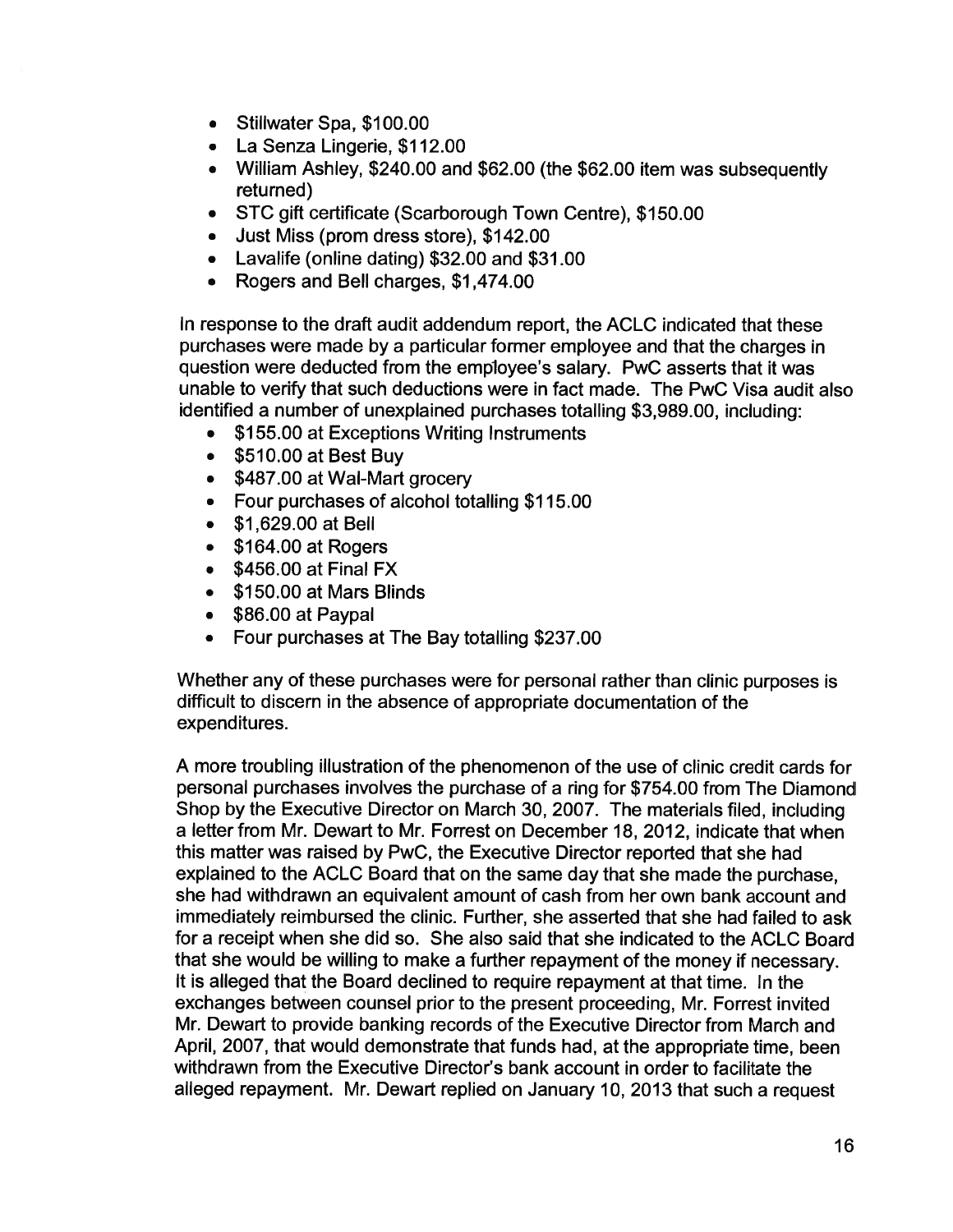was "grossly insulting to [the Executive Director], asking her to prove the truth of information she provided to the board". The bank records were not provided. Nor was <sup>a</sup> statement from the bank provided to the effect that such documents cannot be produced if that was indeed the case. With all due respect to Mr. Dewart, this request for documentation of repayment, given the other findings in the PwC audit Addendum, does not seem unreasonable and the refusal to provide the relevant documentation cannot fail to generate suspicion.

The PwC Addendum also reports that between 2008 and 2011, the ACLC's credit card was used on 34 occasions to obtain cash advances totalling \$6,950.00. In the absence of reporting documentation for all but \$300.00 of those cash advances, the vast majority of the advances are unaccounted for. The circumstances under which the cash advances were obtained are a matter of dispute. The Executive Director, according to the L3 Staff Report, denies knowledge of them. A former office manager, however, has made an allegation that the advances were obtained on her direction in order to facilitate purchases on behalf of the ACLC when no director was available to sign <sup>a</sup> cheque. If true, such <sup>a</sup> practice would obviously be unacceptable. What appears to be undeniable, in any event, is that the cash advances appeared on the monthly Visa statements and were paid by the ACLC without any documented explanation for their existence. The cash advances would have been reflected in such statements. This suggests that either the Executive Director and the director responsible for signing the cheques to pay the monthly accounts either neglected to review the underlying documentation with sufficient care or that they approved payment for these advances.

### Excessive and Inappropriate Spending on Meals, Travel, Accommodation and **Gifts**

The L3 Staff Report asserts that the ACLC Board of Directors "failed to institute policies and procedures governing meals, accommodation and travel expenses that comply with LAO policy requirements for all clinics". Moreover, the L3 Staff Report notes that the ACLC Board appears to have taken no action in response to "variances and over-expenditures in the ACLC's travel, meal and hospitality budget". The L3 Staff Report goes on to suggest that, in light of the budgetary deficit of the ACLC, expenditures on such items appear to be excessive. The L3 Staff Report and supporting documentation suggest that substantial sums were spent at Toronto restaurants on staff lunches and dinners, some including alcohol that contravened the LAO policy that came into force in September, 2010 prescribing limits on such expenditures. Other expenditures asserted to be excessive or inappropriate in the L3 Staff Report include expenditures on accommodation and catering for staff meetings and planning days, unexplained domestic and international travel, Christmas parties and gifts of various kinds which appear to be of <sup>a</sup> celebratory nature for members of staff. The ACLC response to this complaint is that many of the expenditures involved did not use LAO funds and that the expenditures are unfairly criticized by LAO. In response to the recommendations of PwC and LAO to adopt appropriate policies with respect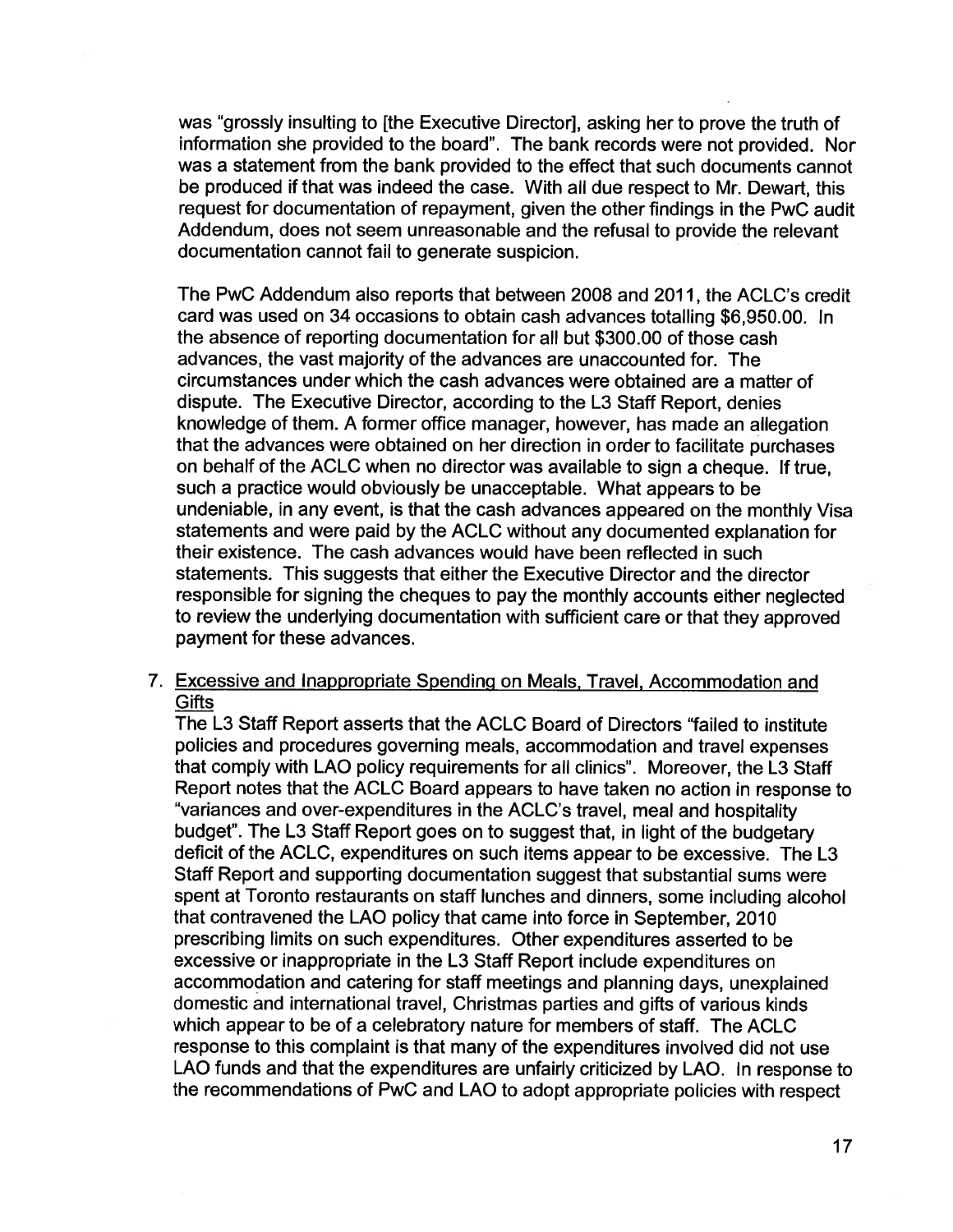to expenditures of this kind, the ACLC submitted <sup>a</sup> Travel Policy to LAO on October 22, 2013. According to the L3 Staff Report, however, the ACLC Travel Policy did not fully comply with the PwC recommendations on this topic, nor with LAO's Clinic Travel, Meal and Hospitality Expenses Directive of September, 2010. On the basis of the materials filed it is difficult for the Committee to determine the extent to which such expenditures utilized LAO funds and/or were excessive or inappropriate. Regardless of whether or not LAO funds were used for the expenditures in question, the Committee does not find it acceptable that the ACLC's policy is not compliant with the recommendations of PwC and with LAO's Directive.

#### Expenditures on Taxis within Toronto

The PwC forensic audit disclosed that between 2008 and 2011, \$39,007.00 was spent on taxi fares in the Greater Toronto Area by staff, often between the ACLC premises and various residential addresses. The PwC audit report offered the view that these taxi expenditures appear high in light of the number of staff employed by the ACLC. More particularly, taxis were utilized by the Executive Director on <sup>a</sup> frequent basis. Although the ACLC does have <sup>a</sup> policy concerning the use of taxis, the L3 Staff Report asserts that the policy is deficient in various respects. On the basis of the materials filed, though the assessment in the PwC forensic audit that the use of taxis appears to be unusually high is <sup>a</sup> source of concern, it is difficult for the Committee to make <sup>a</sup> determination with respect to the appropriateness of the extent of taxi expenditures. The more important point for present purposes is that the Committee agrees with the L3 Staff Report to the effect that <sup>a</sup> satisfactory policy concerning taxi utilization should be adopted by the ACLC.

#### ACLC's Steps to Improve Financial Controls on Credit Cards

The ACLC has taken <sup>a</sup> number of steps to achieve greater control over credit card use. Thus, the number of credit cards available to ACLC staff has been reduced from five to one. Further, in September, 2013, the ACLC developed <sup>a</sup> Credit Card Policy. In the November 16, 2012 response to the draft PwC forensic audit, Mr. Dewart indicated that the clinic would develop <sup>a</sup> new Credit Card Policy corresponding to "all but the  $3<sup>rd</sup>$ ,  $6<sup>th</sup>$  and  $10<sup>th</sup>$  bullet points" recommended by PwC. He did indicate, however, a willingness on the part of the clinic to discuss the  $3<sup>rd</sup>$ and 6<sup>th</sup> bullet points. In the L3 Staff Report, it is alleged that the ACLC Credit Card Policy does not comply with PwC's recommendations in various respects. In its ACLC Response, the ACLC concedes that although it has complied with the majority of LAO's directives, it is reluctant to implement certain other recommendations. By way of illustration, the ACLC indicated that it has not adopted LAO's recommendation to prohibit prepayment of its credit card, "because it would limit the clinic's purchasing power, especially with respect to capital purchases", e.g., office equipment for non-LAO funded programs. It is not obvious, however, that the policy of permitting pre-payment on <sup>a</sup> credit card is either necessary or desirable. PwC had also recommended that pre-payment of the Visa card be prohibited in order "to ensure that the clinic's spending limit is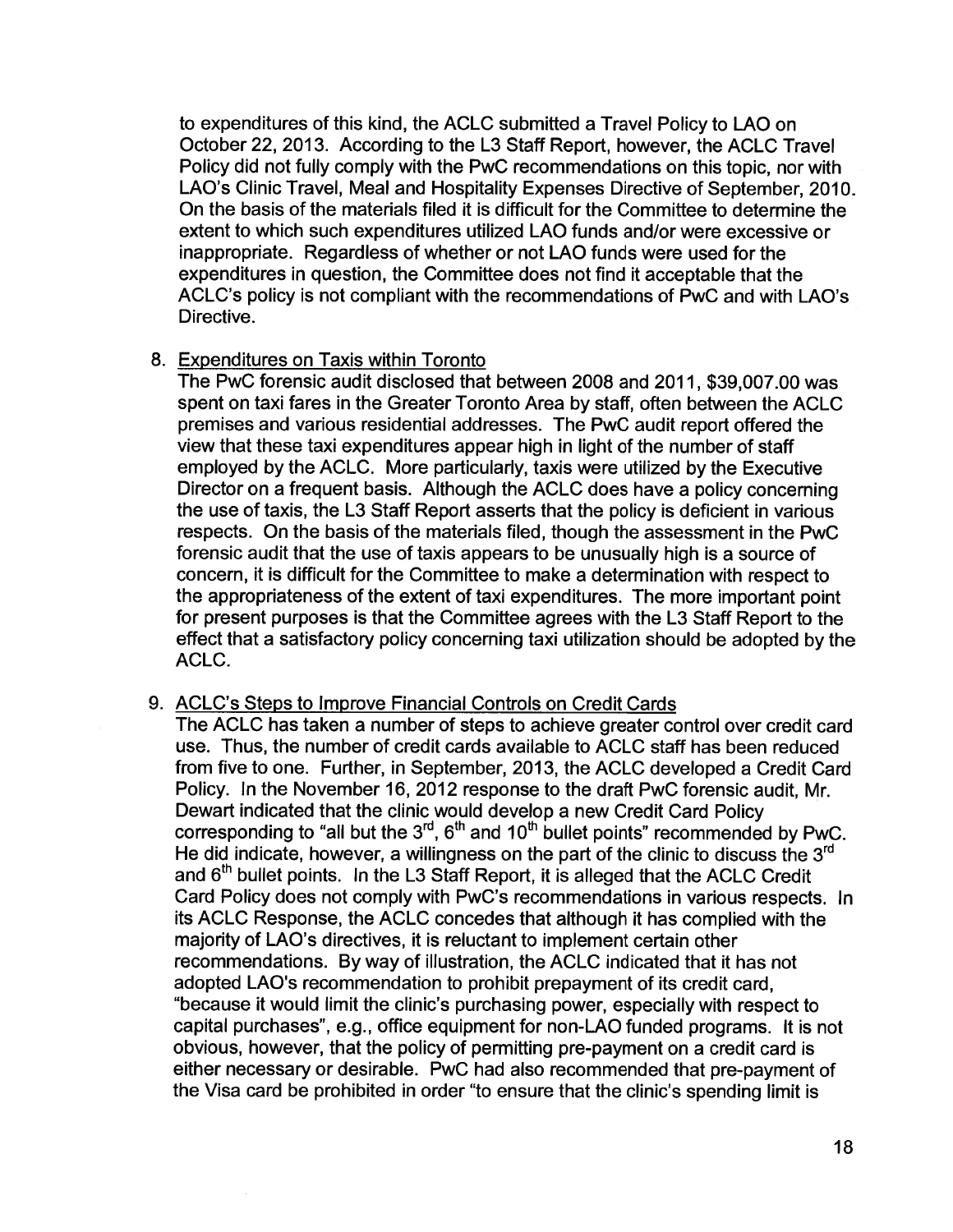#### adhered to".

As noted above, the L3 Staff Report also asserts that the ACLC "has not implemented policies that fully comply with LAO's Clinic Travel, Meals and Hospitality Expense Directive" of September, 2010 and that the ACLC has not fully implemented PwC's recommendations on these topics. Accordingly, it is suggested in the L3 Staff Report, that "the risk of improper use of public funds and excessive spending on meals, gifts and travel remains". The response to this concern by the ACLC is that the problems identified are essentially historical in nature and that there is "no evidence of continuing concem about improper expenditures nor is there any evidence that the board is failing to conduct meaningful oversight of expenses". The position taken in the L3 Staff Report that the ACLC should comply fully with the recommendations of PwC and the current policies at LAO does not, in our view, appear to be unreasonable. The Committee concurs with this recommendation given past concerns and the lack of fully compliant policy.

### 10. High Levels of Office Manager Turnover

The L3 Staff Report indicates that there has been <sup>a</sup> remarkably high level of turnover in the Office Manager position at the ACLC. Since February of 2007, six individuals have held the position, the shortest tenure being two months and the lengthiest, twenty months. From the material filed, it is very difficult to make an assessment of why such <sup>a</sup> remarkably high rate of turnover has been experienced by the ACLC, nor is there any indication of measures taken by the Board to minimize the risk of recurrence. Whatever the correct explanation for the rapid turnover of incumbents in this position, the phenomenon is obviously <sup>a</sup> disruptive one that is likely to undermine effective administration of the finances of the ACLC and, in our view, is <sup>a</sup> matter that requires the attention of the ACLC Board of Directors.

# 11. Failure to Report Staff Vacancies

The L3 Staff Report asserts that the ACLC has, from time to time, failed to report staff vacancies in LAO-funded staff positions. All clinics are required by LAO to do so in order to ensure that LAO is aware of the existence of surplus funds and to ensure that they are properly handled by the clinic in question. The L3 Staff Report, with respect to this matter, notes that "failing to provide notice of staff turnover is particularly problematic given ACLC's past conduct of using funding from vacant positions to pay staff bonuses and hire outside counsel to represent its clients at <sup>a</sup> cost far in excess of delivering the services through staff." The Committee agrees with this observation. It is important for LAO to receive accurate and timely reports of staff vacancies and it is for this reason that the ACLC is obliged to provide them.

#### 12 Board Composition

As noted above, in March, 2010, two lawyer members of the ACLC Board of Directors resigned and provided copies of their emailed letters of resignation to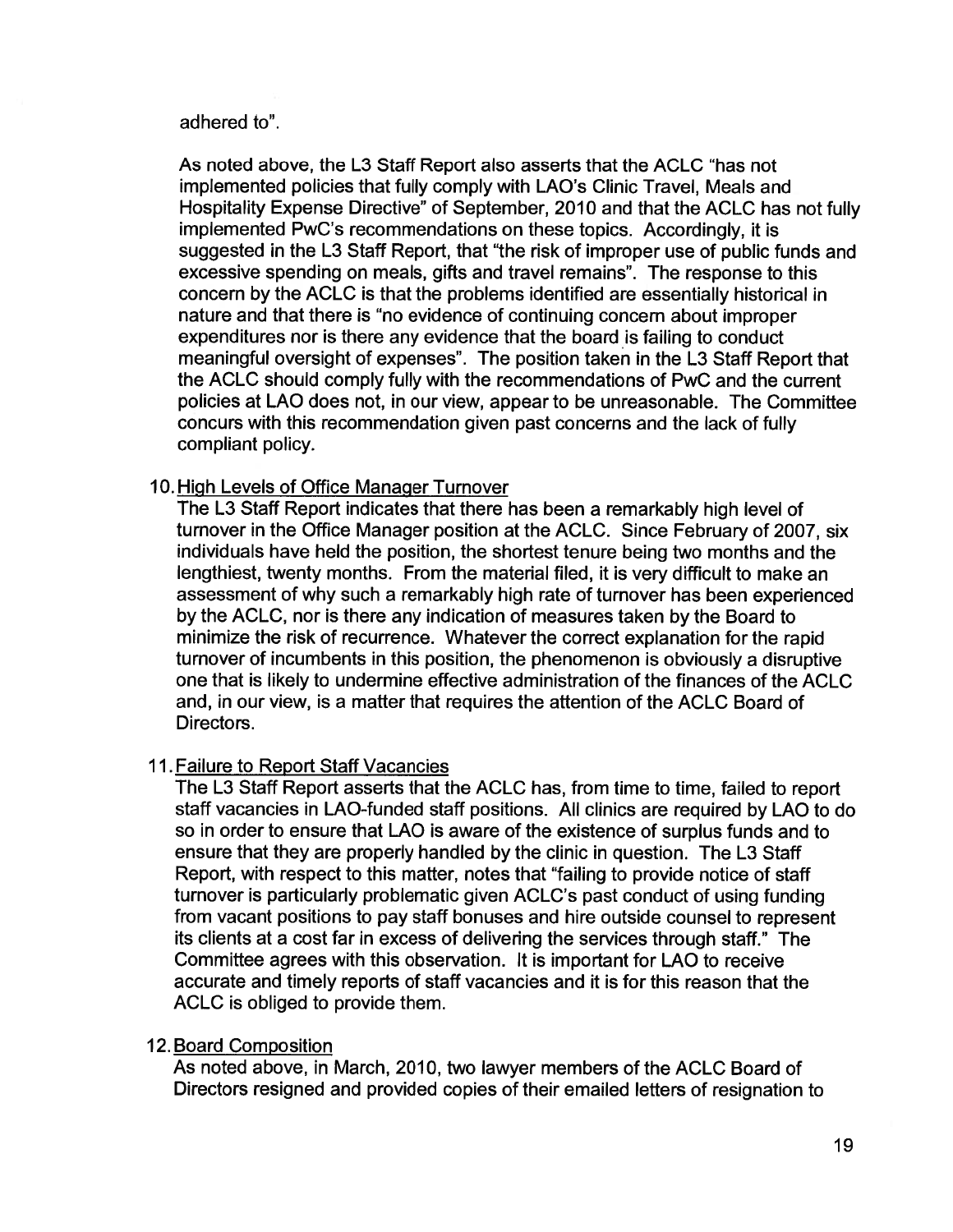LAO. The allegations made in the letters of resignation are very troubling and suggest <sup>a</sup> lack of capacity and willingness on the part of the Board to exercise appropriate oversight of the performance of ACLC staff in matters of financial management and of management-staff relationships.

The letters of resignation are also troubling with respect to their implications for the composition of the ACLC Board. Section 10 of the Funding Agreement between LAO and the ACLC, consistently with the MOU between the parties, provides the following with respect to the composition of the Board of Directors of the clinic:

"As set out in the Memorandum of Understanding, the clinic will have <sup>a</sup> board of directors which is reflective of the diversity of the communities to be served by the clinic and will make reasonable efforts to have <sup>a</sup> board that includes:

- a) persons representative of the low-income community;
- b) persons with experience working with community agencies
- c) persons with financial skills;
- d) persons with management skills; and
- e) lawyers."

Obviously, this provision is designed, in part, to ensure that by including persons with financial skills and management skills and lawyers, the Board has the capacity to engage in effective oversight of the administration of the clinic. In our view, it is especially important to have persons with these skills on the Board.

#### ACLC Board of Directors.

there are no longer any lawyers on the

In our view, it is especially important, given the problems alluded to above, that the Board of ACLC is composed in the manner set out in Section 10 and that the Board include at least two persons with financial skills and two lawyers. Quite apart from the fact that Section 10 uses the plural form to refer to "persons with financial skills" and "lawyers", it is our view that <sup>a</sup> minimum of two in each category would be desirable in order to ensure that informed dialogue can take place on such matters within the deliberations of the Board and further, that at least one individual with each of the relevant fields of expertise would normally be available if the other were unable to attend <sup>a</sup> particular meeting of the Board. Accordingly, it is our view that it is important that the ACLC live up to its obligations under Section 10 and make "reasonable efforts" to appoint such persons to the Board. In its ACLC Response, the ACLC explained the absence of any lawyers on the board on the basis that, "since 2010, no Iavvyers have expressed an interest on serving on ACLC's volunteer Board of Directors". At the meeting on August 8, 2014, Mr. Dewart was pressed to provide further information on what efforts to recruit lawyers had been made and he undertook to provide further information in due course. In <sup>a</sup> subsequent email of August 15, 2014, Mr. Dewart reported as ' follows: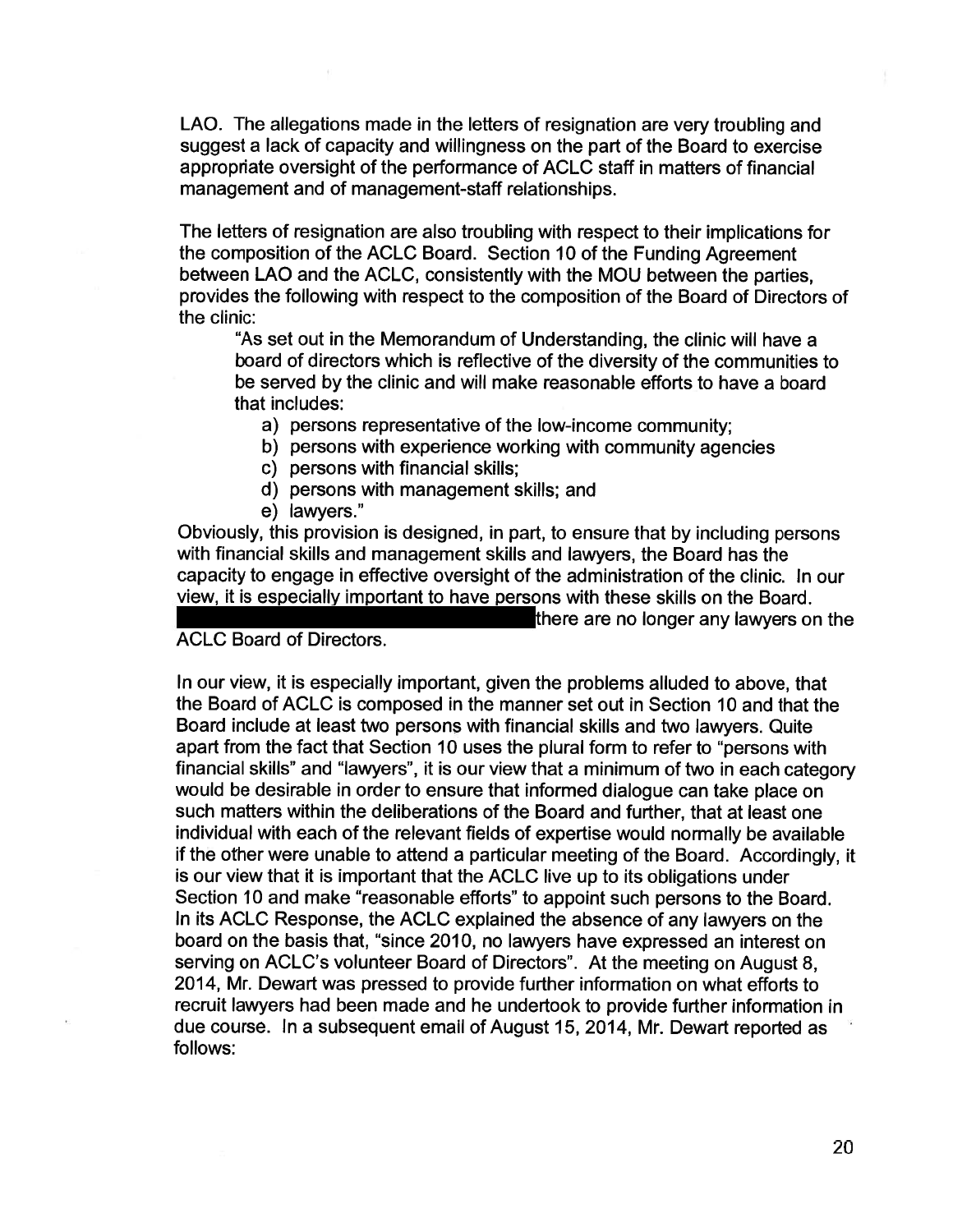"Please advise the committee that I am instructed that ACLC approached three lawyers directly within the last five years to ask that they consider sitting on the board, and that all three expressed support for the clinic but indicated that their other responsibilities made this impossible.

In addition, the clinic maintains a list of lawyers in private practice to whom clients are referred. There are presently 197 Iavvyers on this list. After the direct approach to the three lawyers failed to produce results, an email was sent to all lawyers on the referral list, to solicit expressions of interest, but none were received."

In our view, these efforts to recruit for the Board did not meet the standard of "reasonable efforts" required by Section 10 of the Funding Agreement. Although we understand that recruitment of volunteer Board members in the non-profit sector can be <sup>a</sup> challenging task, success is more likely to be achieved, in our view, through direct approach rather than mass emails.

With respect to persons on the Board with financial skills, the ACLC reported that the, now former, Chair of the Board and current member, Mr. Holder, holds <sup>a</sup> university degree in financial accounting and management. As far as we are aware, however, no other member of the ACLC Board has such expertise or qualifications. Accordingly, in our view, reasonable efforts should be made to ensure that there are at least two Board members with financial and/or accounting skills.

#### 13. Lack of Cooperation

The L3 Staff Report also asserts that various members of the LAO staff, in their dealings with ACLC have experienced delays in responding to enquiries from LAO and <sup>a</sup> lack of transparency with respect to financial matters. For its part, the ACLC similarly asserts that it has experienced delays and lack of cooperation in its dealings with LAO staff and that LAO staff timelines provided to ACLC were unreasonably short. In our view, on the basis of the material filed, it is difficult to make explicit findings with respect to particular incidents. Although some of the deadlines imposed by LAO do appear to be short, we are not persuaded that any significant prejudice resulted from them. The brief chronology of events set out above in Part ll of these Reasons and in Part III, points 3, 4, 6, 11 and 12 does recount situations in which there was <sup>a</sup> lack of timely responsiveness to concerns expressed by LAO, and more particularly, with respect to the implementation of the recommendations made by PwC and LAO with respect to policies to be implemented by the ACLC. The L3 Staff Report also indicated some reluctance to cooperate fully with PwC in its forensic audit by refusing, for example, to provide electronic versions of its financial information available, and by insisting that the Executive Director be present for all interviews between PwC and ACLC staff, including the bookkeeper and members of the ACLC Board of Directors. What is undeniable, certainly, is that from the initial expression of concern in 2009 until the present time, various attempts by LAO staff to get to the bottom of concerns and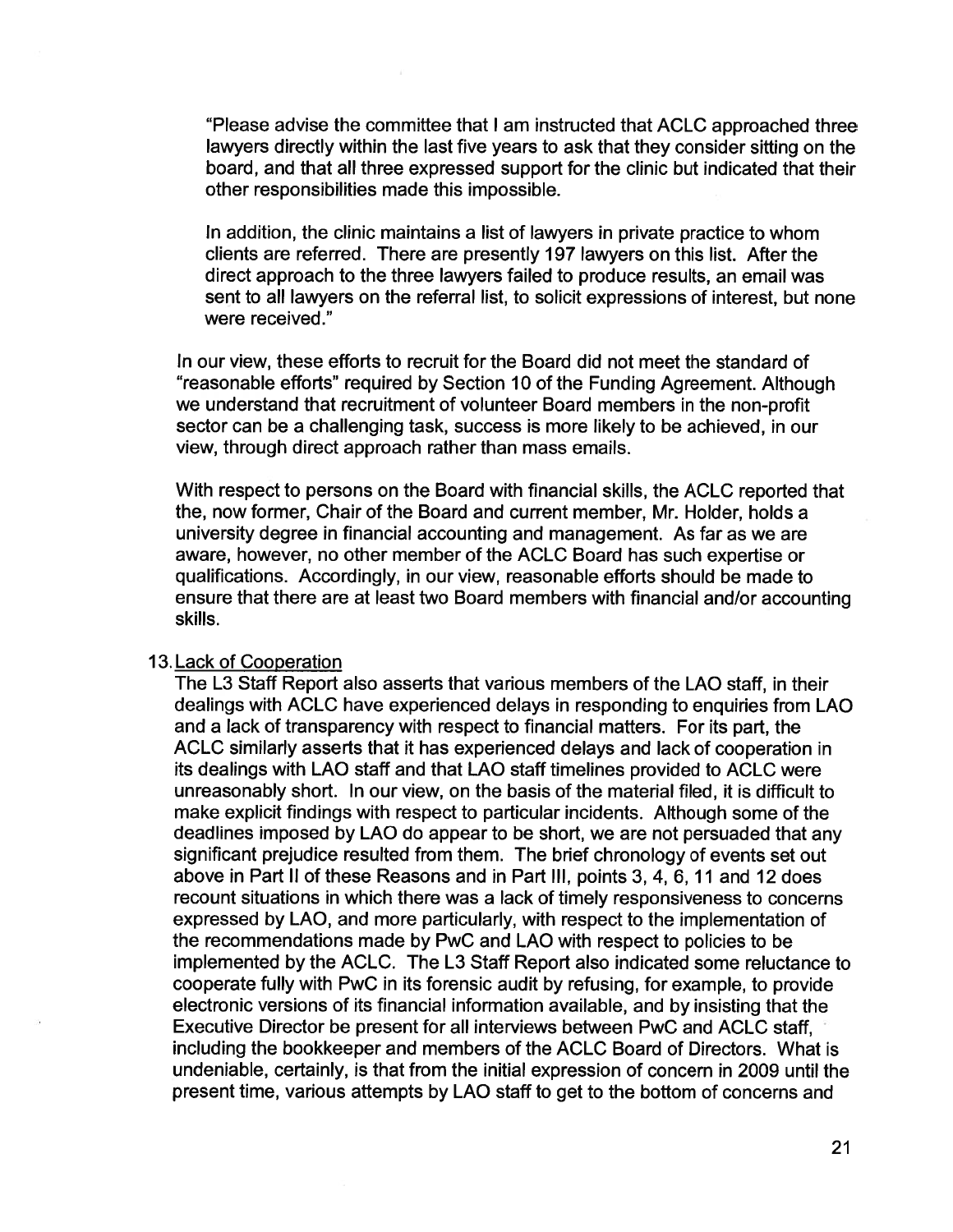complaints directed to their attention with respect to financial management and accountability at the ACLC have absorbed an enormous amount of LAO staff resources and have not resulted in <sup>a</sup> resolution which is satisfactory from LAO's perspective during the ensuing five years.

Particularly noteworthy in this regard is the refusal of the ACLC to participate in the Level Two Remedial plan communicated to the ACLC Board of Directors by Vice-President Budgell on July 12, 2012. In light of somewhat alarming findings of PwC's forensic audit report and other concerns that had emerged over the previous three years, the measures proposed, in our view, were reasonable and the refusal of the ACLC to participate in the remedial plan was not.

# Part IV - Conclusion

The DRP requires, as <sup>a</sup> prerequisite to invoking <sup>a</sup> Level Three Remedial process, that it be established that the clinic in question "has committed <sup>a</sup> fundamental breach of its obIigations". As noted above, the concept of "fundamentaI breach" is defined in Section 25 of the DRP in the following terms:

- A "fundamentaI breach" of the clinic's obligations shall include:
	- a) <sup>a</sup> failure, without reasonable grounds, to participate in <sup>a</sup> Level Two remediation plan;
	- b) <sup>a</sup> refusal or failure by the clinic .to carry out its responsibilities under the Act or the Memorandum of Understanding; or
	- c) an inability on the part of the clinic to carry out its responsibilities under the Act or the Memorandum of Understanding

which results in serious financial mismanagement, serious professional misconduct or negligence, misrepresentation of statistical, financial or other information provided to LAO, significant reduction in the provision of clinic law services, significant personnel problems or significant board governance problems."

A number of problems identified above constitute, in our view, <sup>a</sup> fundamental breach of the obligations imposed on the ACLC with respect to the management and expenditure of public funds provided to the clinic by LAO. Thus, for example, the refusal of ACLC to participate in the Level Two Remedial plan without reasonable grounds to do so constitutes a clear fundamental breach as defined in Section 25 of the DRP. A number of instances outlined above constitute failures to comply with LAO policy pertaining to the use of funds it provided to the ACLC and, in turn, constitute <sup>a</sup> refusal or failure of the clinic to carry out its responsibilities under the MOU entered into between LAO and the ACLC. For example, the various uses of the funding allocated to the vacancy in the Director of Legal Services position constitutes such <sup>a</sup> breach. Similarly, the failure of the ACLC Board to make reasonable efforts to ensure that its composition reflects the undertakings given in the MOU constitutes such <sup>a</sup> breach. A number of instances outlined above indicate <sup>a</sup> failure to "effectively and efficiently manage the services, finances and personnel of the clinic in <sup>a</sup> manner consistent with the responsible and costeffective expenditure of public funds" in breach of Section 10(b) of the MOU. The failure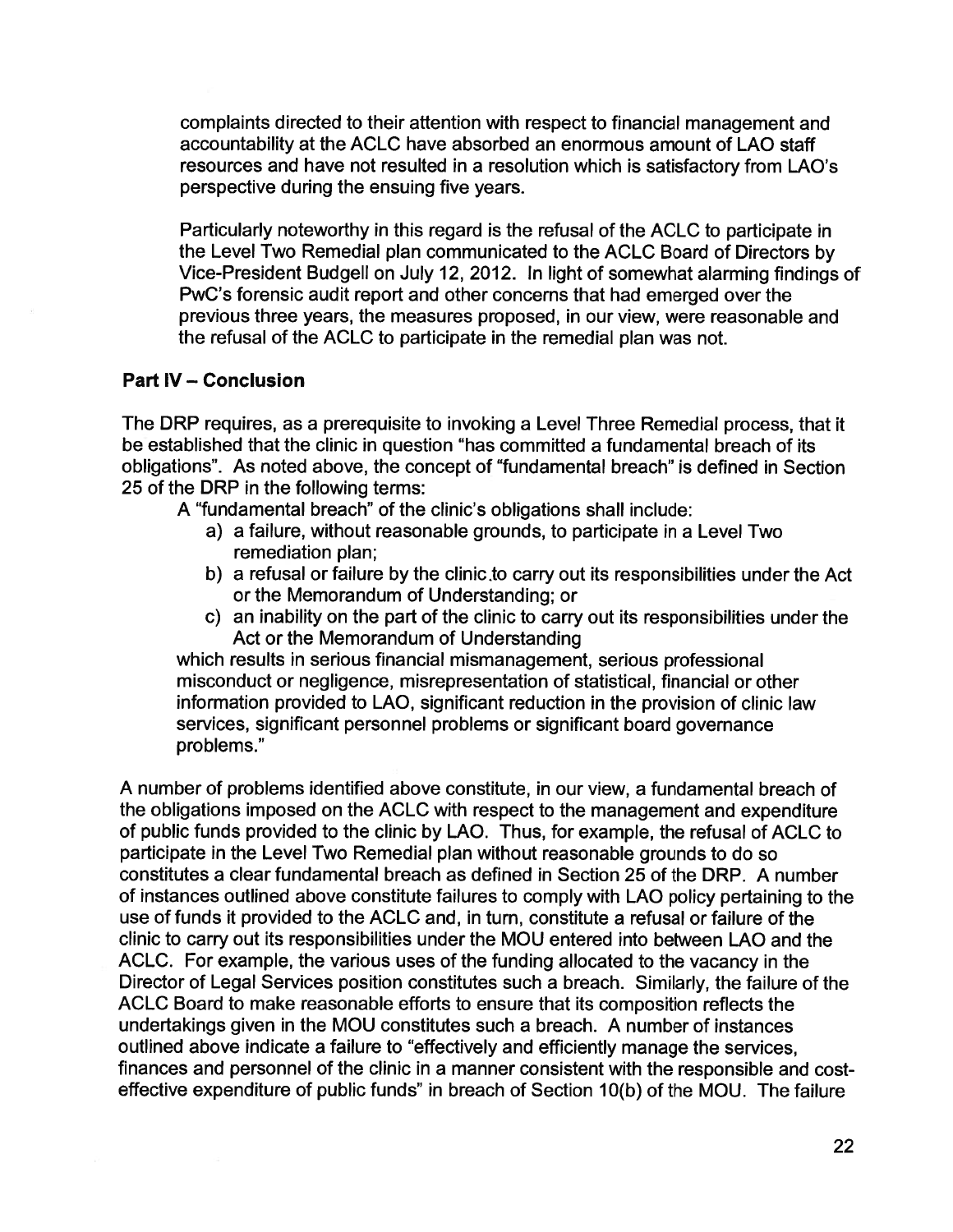of the ACLC to fully implement policies and guidelines recommended by PwC and LAO constitute a breach of the obligations under Section 10(c) to "develop such policies, procedures and guidelines as are necessary for the effective and efficient operation of the Clinic". What is clearly established, in our view, is that each of these deficiencies in performance constitutes <sup>a</sup> fundamental breach which has resulted in serious financial mismanagement and Board governance problems at the ACLC, and that <sup>a</sup> basis for <sup>a</sup> Level Three Remedial Response in accordance with the requirements of the DRP has been established. The Committee has concluded that there was a demonstrable lack of governance oversight by the clinic Board as it pertained to financial matters. The terms and conditions of that Level Three Response will be further described below.

An alternative statutory basis for the imposition of the conditions further described below arises from the statutory authority conferred upon LAO, and delegated to this Committee by the LAO Board of Directors, by Sections 34(5) and 38(1) of LASA to impose conditions on the funding of clinics. As well, Section 35 of LASA directly confers authority upon this Committee to make decisions with respect to funding applications of clinics. The aforementioned fundamental breaches of the obligations imposed on the ACLC with respect to the management and expenditure of public funds engages, in our view, the statutory standard of <sup>a</sup> failure to "meet the terms and conditions of its funding" within the meaning of Section 38(1) of the LASA. In light of this Committee's finding that there was <sup>a</sup> demonstrable lack of governance oversight by the ACLC Board as it pertained to financial matters, the Committee has decided to impose the Conditions of the Level Three Remedial Response set out below as <sup>a</sup> condition of its approval of the 2014-15 Funding Application of the ACLC.

# Part V - Nature of the Level Three Remedial Response

The Committee, in fashioning <sup>a</sup> Level Three Remedial Response, wishes to establish <sup>a</sup> set of conditions that are practical and achievable by the ACLC and that will, when fulfilled, enable the ACLC to fully discharge its obligations under the MOU, the Funding Agreement it entered into with LAO and LASA.

The authority of the LAO Board and this Clinic Committee to fashion <sup>a</sup> Level Three Remedial Response is set out in the following terms in Section 24 of the DRP.

"A Level Three remedial response may include any one or more of the following measures:

- a) the imposition of special terms and conditions on the funding of the Clinic, in accordance with s. 34(5) of the Act;
- b) the issuance of <sup>a</sup> directive to the clinic to do anything that the LAO Board of Directors considers appropriate to ensure that the clinic complies with the Act and the terms and conditions of its funding and, generally, for the more effective operation of the clinic, in accordance with s. 38 of the Act;
- c) the reduction or suspension of funding to the clinic in accordance with s. 39 of the Act."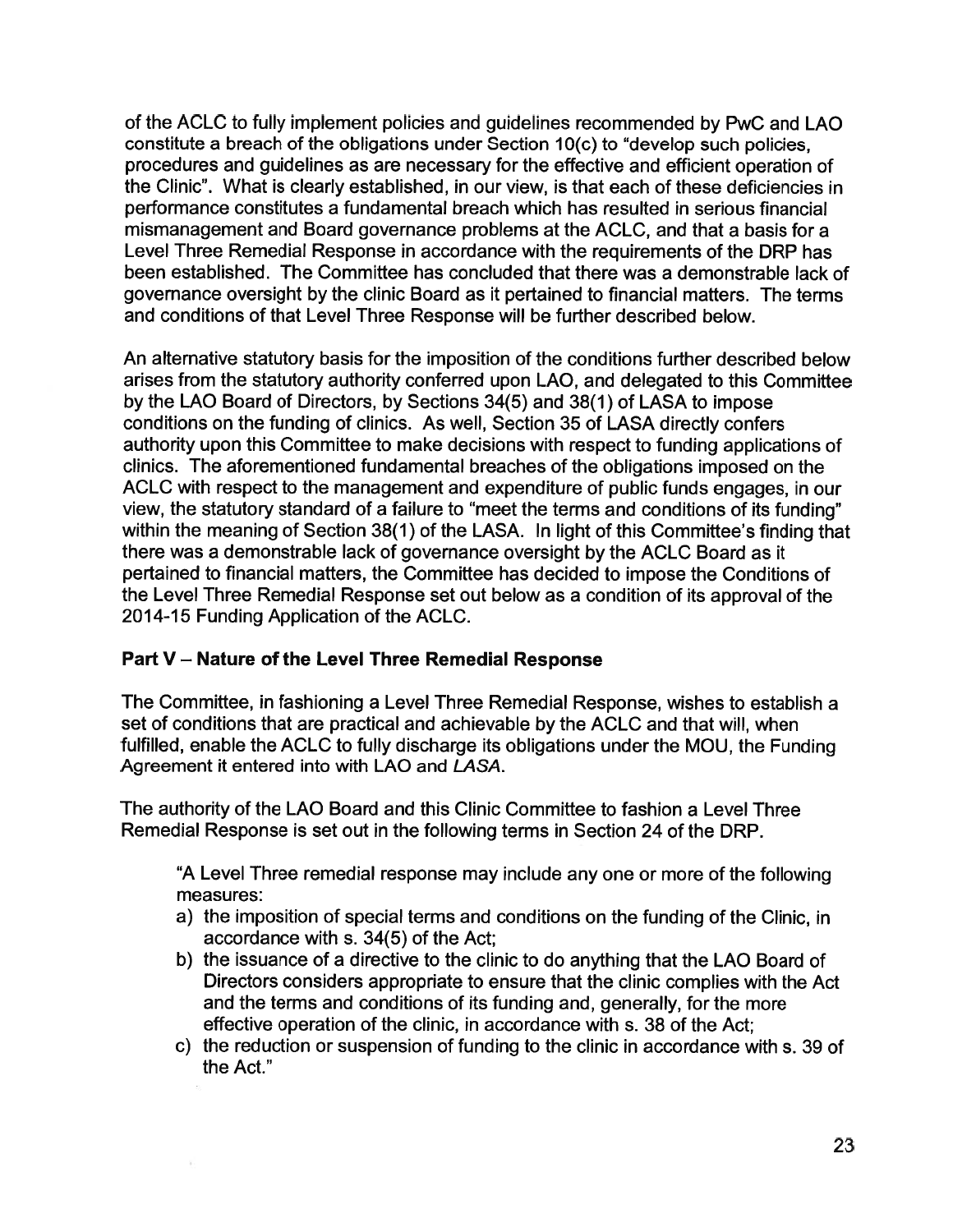For clarification of the breadth of the discretion conferred by section 24, it may be useful to reproduce section 38(1) of the Act referred to above in section 24(b) of the DRP. Section 38(1) provides as follows:

"lf <sup>a</sup> clinic fails to comply with this Act or to meet the terms and conditions of its funding, the board of directors of the Corporation may direct the clinic to do anything that the board of directors of the Corporation considers appropriate to ensure that the clinic complies with this Act and the terms and conditions of its funding and, generally, for the more effective operation of the clinic."

It follows from these provisions that this Committee is not constrained to either accept or reject the proposals for remedial measures put forward by either LAO in the L3 Staff Report, or by the ACLC in its written or oral submissions to this Committee. Thus, in fashioning what the Committee believes to be an appropriate Level Three Response, we have accepted some, but not all of the remedial measures proposed in the L3 Staff Report. Additionally, there are measures that the Committee itself has conceived with <sup>a</sup> view to strengthening the capacity of the Board, both in terms of its composition and in terms of its governance capacity to effectively discharge its responsibilities to oversee the financial management of the public resources allocated to the ACLC by LAO.

The principal departures from the recommendations proposed in the L3 Staff Report which have not been adopted by this Committee relate to the retroactive correction of past misdeeds, for example, the L3 Staff Report suggestion in proposed Condition 6, that the ACLC reimburse LAO for lump-sum bonuses inappropriately paid to members of the staff in fiscal 2008 and 2010. As well, LAO disputes the claim by ACLC that money from other sources was used to pay the bonuses in 2009 and 2011 and recommends, as <sup>a</sup> remedial measure, <sup>a</sup> further audit relating to this issue and if, as LAO suspects, LAO funds were used to this purpose in 2009 and 2011, that the ACLC be required to reimburse this amount as well. We do not favour this remedial condition as we are of the view that it will create <sup>a</sup> very substantial burden for the ACLC which is likely to have <sup>a</sup> negative impact on its ability to successfully deliver its programs and achieve full reduction of its operating deficit in the near future. Such <sup>a</sup> measure would also create pressure to unwind payments that have already been made to members of the ACLC staff as compensation for services rendered.

Similarly, the L3 Staff Report recommends that the ACLC will produce evidence of repayment from employees or will reimburse LAO with respect to personal and inappropriate use of public funds discussed above. While we would encourage the Board of ACLC to deal responsibly with that issue, we do not think that it is appropriate to include in <sup>a</sup> Level Three Remedial Response <sup>a</sup> condition explicitly requiring such measures by the ACLC.

Our focus, rather, in devising <sup>a</sup> Level Three Remedial Response and, in the alternative, <sup>a</sup> Section 34(5) and Section 38(1) order and <sup>a</sup> conditional approval of the ACLC's Funding Application for 2014-15, is on the future, in the sense that we wish to ensure the enhancement of ACLC's capacity to properly govern itself and for the Board to effectively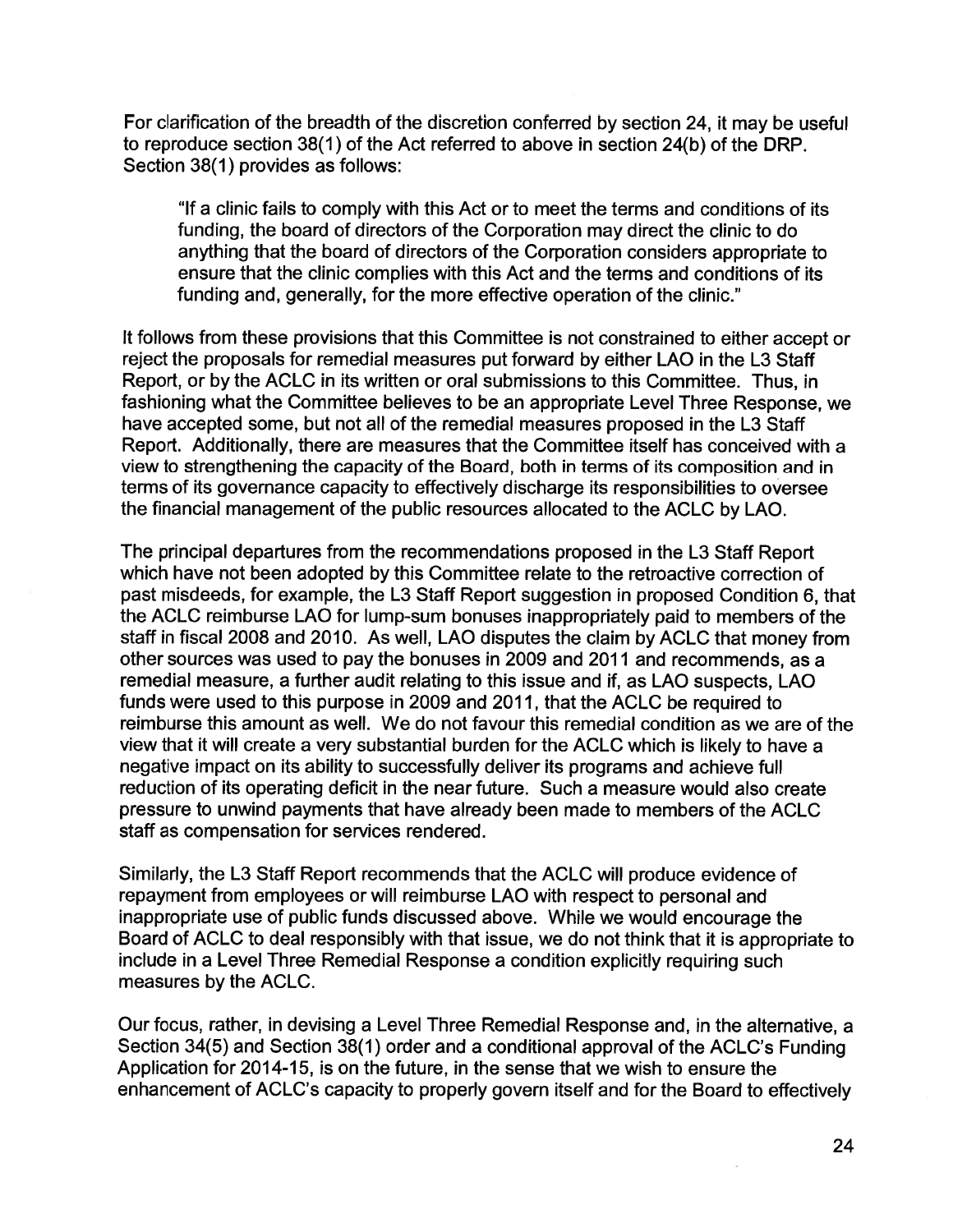oversee the appropriate management of public funds allocated to ACLC by LAO. In this regard, we are of the view that the conditions proposed by the L3 Staff Report that involve the adoption of financial management policies and best practices should find <sup>a</sup> place in the Level Three Remedial scheme. In this regard, however, we think it would be unduly burdensome to adopt the proposed Condition 7 which would require the "entire ACLC Board of Directors to attend monthly meetings with LAO staff to monitor compliance with the terms and conditions" imposed. Rather, we have proposed monthly meetings between the Chair of the Board of the ACLC and an LAO official to engage in <sup>a</sup> similar exercise. As well, we propose inviting an LAO observer to all meetings of the ACLC Board.

We do agree with the recommendations in the L3 Staff Report that the ACLC should be required to file <sup>a</sup> financial plan with LAO which includes the elimination of its existing financial deficit, together with any increased deficit incurred in the current financial year, by March 31, 2016. In light of Mr. Dewart's submissions that the deficit has been substantially reduced in recent years and might even be eliminated in the next fiscal year, this objective does not appear to be unrealistic or unachievable by the ACLC. We also agree with the L3 Staff Report proposal that the ACLC cooperate with an audit of the compensatory time accrual reduction which has been the subject of inconsistent and undocumented explanations by the ACLC. Further, we agree with the L3 Staff Report recommendation that the ACLC be required to promptly adopt the recommendations set out in the PwC Forensic Audit Report.

To the extent that we have imposed conditions that differ from those suggested by LAO in the L3 Staff Report or by the ACLC, we have informed counsel for both parties of the fact that we were considering doing so and invited comments from them both on the proposed measures. Their comments have been taken into account in finalizing the Conditions of our Level Three Remedial Response.

A further departure from the Conditions proposed in the L3 Staff Report is that it is our view that should ACLC in the opinion of LAO staff, fail to comply with the Level Three Remedial Conditions hereby imposed, <sup>a</sup> decision to defund the ACLC should not be made by the LAO staff, but should be proposed to this Committee for an ultimate decision as to whether or not to do so.

# Part V: Decision

For the foregoing reasons, this Committee's decision with the respect to this matter is as follows:

Pursuant to the authority conferred upon Legal Aid Ontario ("LAO") by Sections 34(5), 38(1) and 39(4) of the Legal Aid Services Act ("LASA"), and by Part VI of the Dispute Resolution Policy, such authority having been delegated to this Committee pursuant to Section 61(1) of LASA by resolution of the Board of Directors of LAO and pursuant to the authority conferred upon this Committee by Section 35 of LASA, this Committee decides as follows: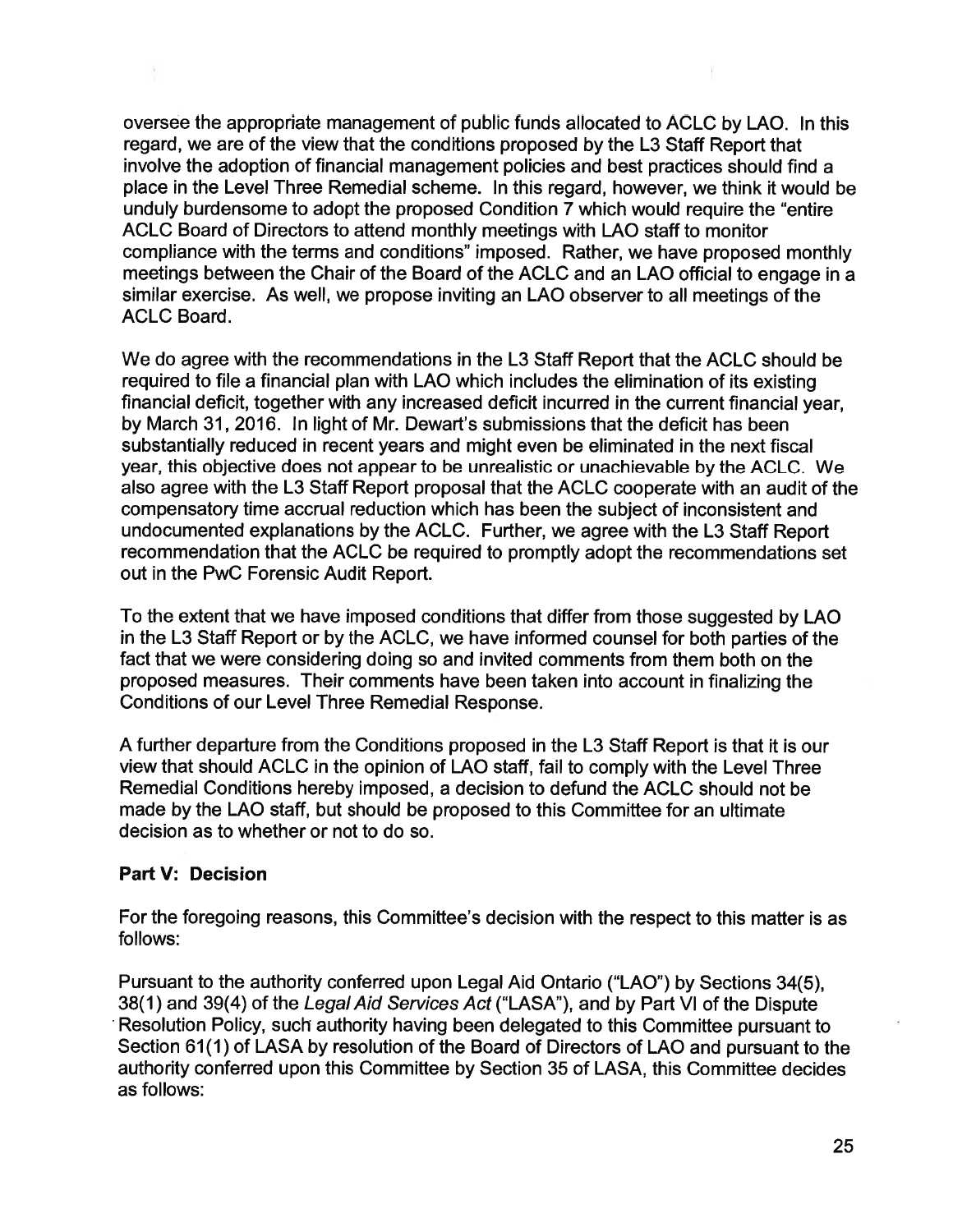- a) That the African Canadian Legal Clinic ("ACLC") is in fundamental breach of its obligations as defined in Section 25 of the Dispute Resolution Policy and, accordingly, must comply with the Conditions of <sup>a</sup> Level Three Remedial Response set out further below, and
- b) That, pursuant to Sections 34(5), 35 and 38(1) of LASA, this Committee's approval of the 2014-15 Funding Application of the ACLC is conditional upon the ACLC's compliance with the Conditions of the Level Three Remedial Response set out further below, and
- c) That if, in the opinion of LAO staff, the ACLC fails to comply with the Conditions of the Level Three Remedial Response, the LAO staff may recommend to this Committee that continued funding of the ACLC be reduced or suspended pursuant to Section 39(4) of LASA.

### Condition 1:

ACLC will notify LAO staff in writing of all ACLC Board of Directors meetings as soon as they are scheduled and will permit an LAO observer to attend all ACLC Board of Directors meetings. The observer would not be <sup>a</sup> Board member or have voting rights, but he or she will be provided with Board meeting materials in advance of the meetings and be permitted to provide LAO staff perspectives on the issues discussed. Confidential client information may be redacted from the Board materials prior to providing them to the LAO staff observer. Further, the ACLC Board may meet in camera, without the LAO staff observer present, to discuss (1) matters pertaining to the Dispute Resolution Process in which the ACLC and LAO are adverse in interest, and (ii) matters pertaining to the Association of Community Legal Clinics of Ontario (ACLCO). The Chair of the ACLC Board of Directors will meet with the LAO observer on <sup>a</sup> monthly basis or on some other schedule mutually agreed to by the Board Chair and the LAO observer in order to ensure that the observer is kept abreast of activities at the ACLC. This condition will remain in force during the fulfillment of the other conditions and then for one year after the fulfillment of the other conditions.

#### Condition 2:

ACLC is required to comply with its obligation in Section 10 of its Funding Agreement with LAO, that it make reasonable efforts to have <sup>a</sup> Board that includes "persons with financial skilIs" and "Iavvyers", and that the ACLC report to LAO staff, when requested to do so, on such reasonable efforts to ensure that there are at least two persons with financial skills and two Iavvyers on the Board of Directors of ACLC. The reasonable efforts will include identifying at least five suitable candidates for each vacant position each month and approaching them by telephone or in person in addition to <sup>a</sup> written approach. This condition will be met on the date on which all four of the described Board positions have been filled.

#### Condition 3:

The ACLC Board of Directors will organize within six months of the Committee's decision and will successfully complete within nine months of the Committee's decision an approved appropriate training experience for all members of the ACLC Board of Directors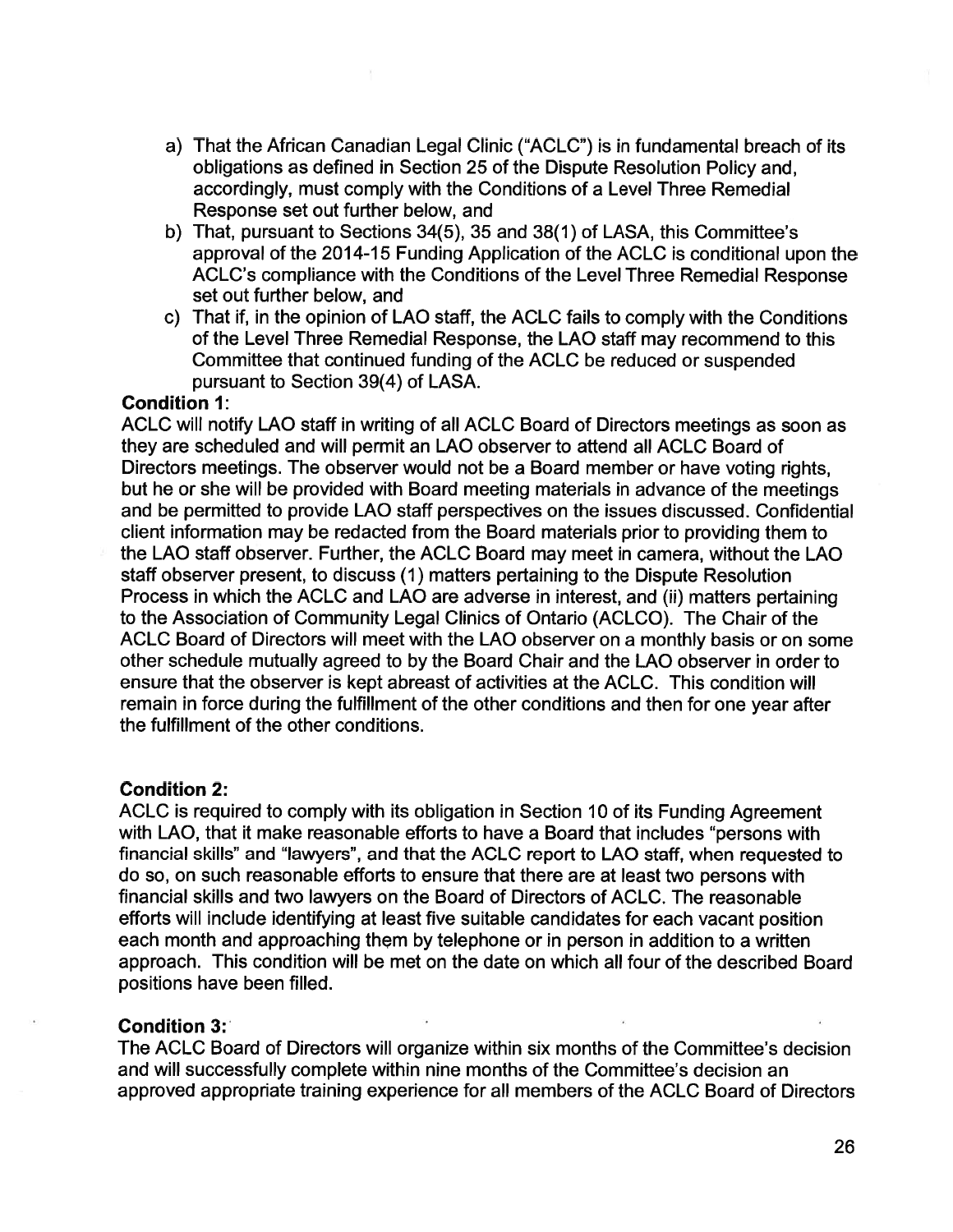on the duties and responsibilities of board members including duties of monitoring, oversight and risk management. The organization of the training experience will be done in collaboration with LAO staff and it will be approved by LAO staff before it is conducted. Its expense will be bome by LAO. Successful completion will be demonstrated by <sup>a</sup> written report by the facilitator(s) of the training experience to LAO staff on the attendance and outcomes of the training experience.

# Condition 4:

Within 60 days of the Clinic Committee's decision, ACLC will submit <sup>a</sup> financial restructuring plan to LAO for approval, which stabilizes the cIinic's financial position and improves its financial management. In order to obtain LAO approval the plan must include:

- The write-off the \$50,009.00 accounts receivable from LAO shown in the ACLC's March 31, 2013 Financial Statements.
- The elimination of the \$139,340.00 deficit in the Legal Aid Ontario Funds by March 31, 2016 and any other deficit that may be incurred by the ACLC in their 2013/14 fiscal year
- The production of all documentation related to the write-off of the accrued liability related to accrued vacation and compensatory time. The documentation is to be attested by the ACLC Board Chair for completeness and accuracy.
- The elimination of any remaining accrued compensation liability for all employees without compromising client service

# Condition 5:

Within sixty (60) days of the Clinic Committee's decision, the ACLC will have adopted the following policies, directives, best practices and reporting systems:

- Full implementation of the following policies and directives, which apply to all clinics:
	- 0 Travel, Meals and Hospitality Directive
	- 0 Procurement Directive
- Implementation of best practices financial controls including:
	- 0 Corporate Credit Cards:
		- $\triangleright$  Having only one corporate credit card in the name of the Executive Director, that all other credit cards be cancelled, that no other staff can use the card without prior written authorization for the transaction from the Executive Director, and requiring subsequent review and approval by the Executive Director
		- $\triangleright$  That the payment of the credit card be done within 30 days of receipt of the credit card invoice
		- $\triangleright$  That no cash advances be made from the corporate credit card
		- $\triangleright$  Full compliance with PwC recommendations governing the use of the corporate credit card including preparation of expense reports that are reviewed and approved by the Executive Director, <sup>a</sup> process for reviewing and approving expenditures by all staff including the Executive Director, and quarterly monitoring of expenditures by the Board of Directors to ensure compliance with all applicable policies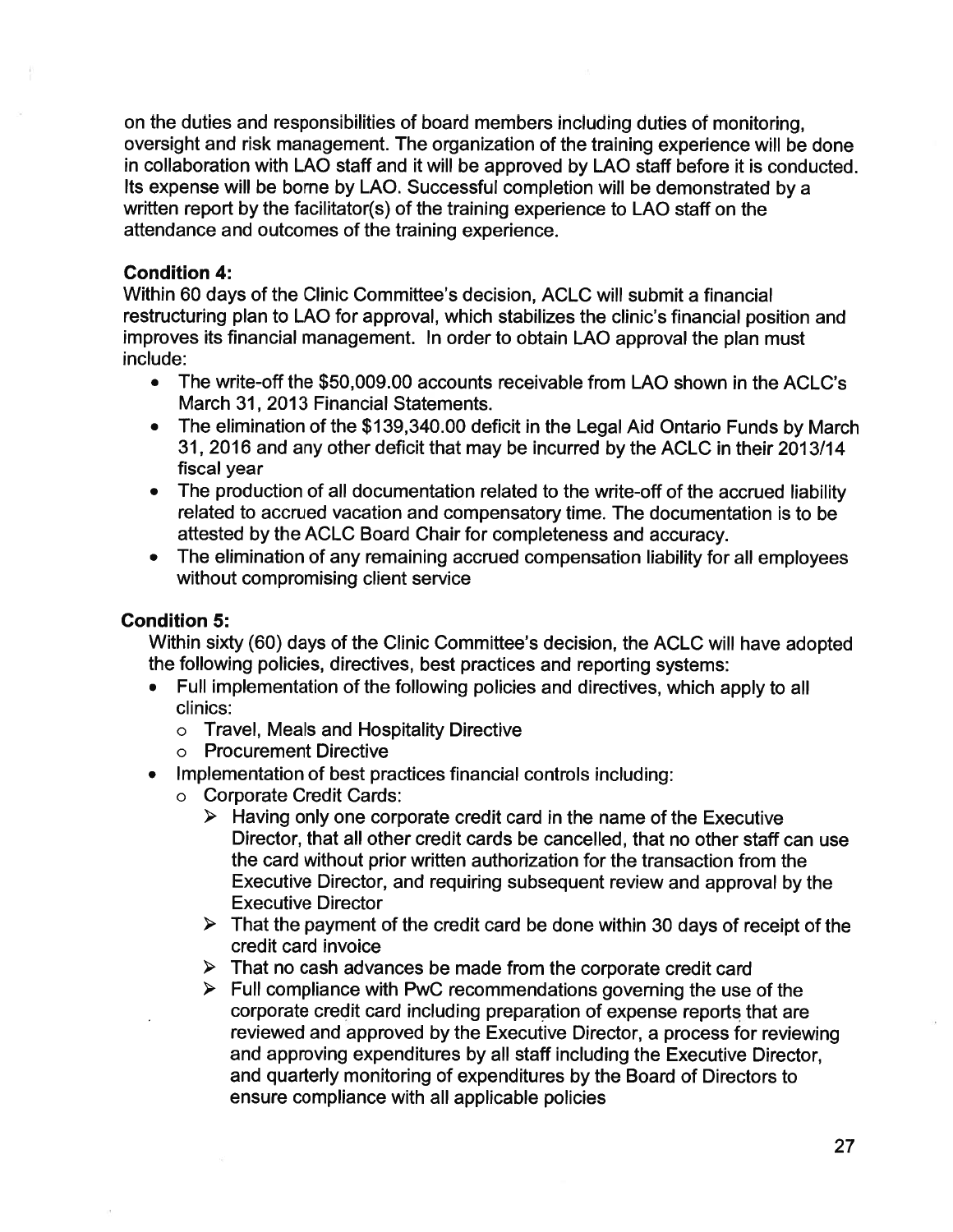- Implementation of the following financial reporting systems:
	- 0 Establishment of detailed budgets for the expenditure of funds within both the LAO General Fund and the LAO Legal Disbursement Fund
	- 0 That the ACLC Board of Directors approve these budgets
	- 0 Report quarterly to LAO on the actual expenses against the approved budget and the reasons for the variances
	- <sup>o</sup> That any inter-fund transfers between the Legal Aid Ontario funds and other programs managed by the ACLC be reported to LAO monthly
	- 0 No bonuses are to be paid to ACLC employees out of Legal Aid Ontario funding unless approved by LAO
	- <sup>o</sup> LAO to be present at the ACLC Board of Directors' meeting when the external auditors present the annual Audited Financial Statements to the ACLC Board
	- 0 Providing LAO's Internal Audit Unit the right to contact ACLC's external auditors
	- $\circ$  Change external audit firms every five years through a competitive procurement process and that LAO participate in this process

### Condition 6:

ACLC will co-operate with an independent audit of the compensation time accrual reduction by an auditor of LAO's choice, to be conducted within fifteen business days of the Clinic Committee's decision.

#### Condition 7:

LAO will provide monthly funding based on:

- 0 <sup>a</sup> monthly schedule of recurring expenses such as rent, salaries and equipment leases in <sup>a</sup> format approved by LAO
- 0 receipt of invoices and expense reports for all other expenditures which ACLC will submit, and which LAO will review, in <sup>a</sup> timely manner.

LAO approval will be based on its assessment of whether expenses are permitted and comply with the LAO-Clinic Funding Agreement, applicable policies and directives.